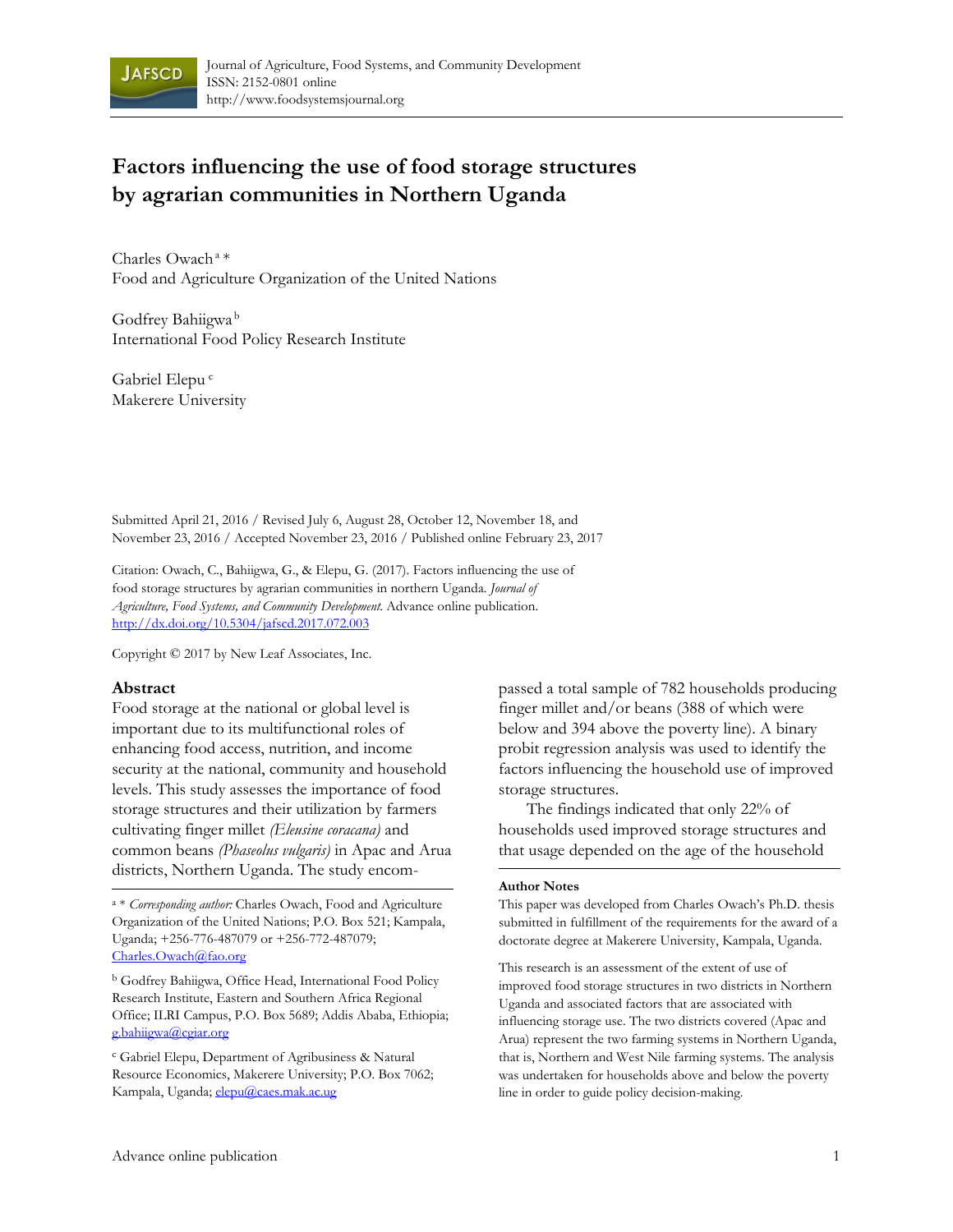head, education level of the household head, membership in a farmer group or association, family size, and distance to market. The findings also indicate that the postharvest policies of the past did not have any significant effect on household access to improved storage technologies in the study areas. It is generally agreed that usage of improved storage structures leads such benefits as postharvest losses reduction, product quality conservation and increased duration of storage (World Food Programme [WFP], 2015). Thus we suggest that strategies to improve the usage of improved storage structures may be organizing agrarian communities and reaching them with carefully developed postharvest programs. This action could lead to higher usage rates of these technologies in this region.

## **Keywords**

Food Losses; Improved Storage Structures; Postharvest Losses; Agrarian; Households; Poverty; Smallholder; Northern Uganda

## **Introduction and Literature Review**

Globally, about one-third (or 1.3 billion tons) of total food products, valued at almost US\$1 trillion, is lost or wasted annually, almost one-half of which is from developing countries (Food and Agriculture Organization of the United Nations [FAO], 2011). In sub-Saharan Africa (SSA), food loss accounts for 30% of total crop production and amounts to about US\$4 billion a year (World Bank, 2011). This value exceeded the value of total food aid received by<sup>1</sup> SSA for the decade 1998–2008 and equals the value of all cereal imports to SSA in the period 2000–2007 (The World Bank, 2011). Postharvest food losses contribute greatly to food, nutrition, and income insecurity in this region.

While some SSA nations have made some improvements in achieving the Millennium Development Goals<sup>1</sup> by decreasing the share of their populations suffering from extreme poverty (hunger), 41% (25%) of the SSA population is still reported to be extremely poor (undernourished) (FAO, 2015; United Nations [UN], 2015). Since expenditures on food uses up much of household income in SSA and most residents depend on agriculture and allied activities as their source of income, the impact on food security and poverty of reducing food losses could be immense (Chauvin, Mulangu, & Porto, 2012). The objective of this paper was to assess the use of food storage systems for households cultivating *Eleusine coracana* and *Phaseolus vulgaris* in Apac and Arua districts of Northern Uganda as a strategy for reducing food loss.

 Much of these losses in SSA take place at the early stages of the food supply chain, and can be attributed mainly to both pre- and postharvesting losses (Kereth, Lyimo, Mbwana, Mongi, & Ruhembe, 2013). On-farm storage of food crops such as grains is commonly done by households using traditional storage structures (Thamaga-Chitja, Hendriks, Ortmann, & Green, 2004). In eastern and southern parts of Africa, a wide variety of storage structures are used, including wire cribs, polythene bags, and metal silos (Kankolongo, Hell, & Nawa, 2009) (see Figures 1–3).

 The postharvest losses of highly perishable food products such as fruits and vegetables, livestock and fishery products are even higher than for grains, and is attributable primarily to lack of cold chain (continuous cooling system for a commodity), poor processing facilities, and marketing infrastructure (Hodges, Buzby, & Bennett, 2011). Reducing food losses by investing in improved and user-friendly postharvest management offers opportunities for enhancing food security and household incomes in SSA without incurring any additional production costs (Hodges et al., 2011). Improving postharvest management techniques can also help build resilience against current and future climate-related shocks and reduce the need for expanding farmland and damage to environmental services, including carbon sequestration (Stathers, Lamboll, & Mvumi, 2013).

<sup>&</sup>lt;sup>1</sup> According to the United Nations Millenium Project website, "The Millennium Development Goals (MDGs) are the world's time-bound and quantified targets for addressing extreme poverty in its many dimensions-income poverty, hunger, disease, lack of adequate shelter, and exclusion—while promoting gender equality, education, and environmental sustainability. They are also basic human rights—the rights of each person on the planet to health, education, shelter, and security" (United Nations, n.d., para. 2). The first goal is to eradicate extreme hunger and poverty.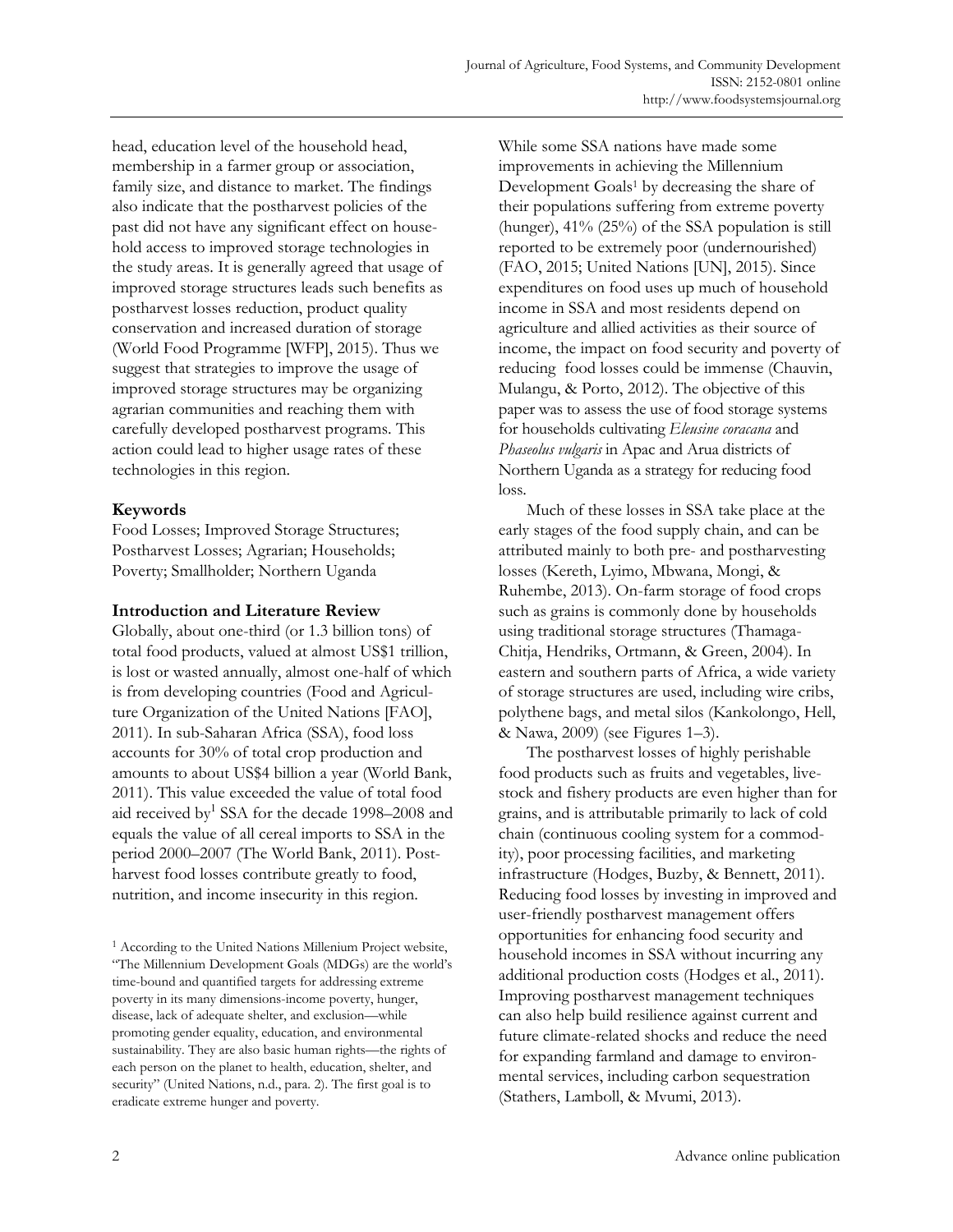Journal of Agriculture, Food Systems, and Community Development ISSN: 2152-0801 online http://www.foodsystemsjournal.org





Figure 1. Wire Crib **Figure 2. Polythene Bags** Figure 3. Metal Silo



 In addition to building capacity of smallholder farmers in postharvest management, both hermetic and nonhermetic storage technologies have been introduced and tested for efficacy in a number of SSA countries (WFP, 2015). These storage technologies have proven to be effective in reducing food losses. Some of these technologies include

super grain bags, zero fly bags, plastic silos, metal silos, grain safes, and improved granaries (Figures 4–8). Such structures were tested by farmers in Uganda and Burkina-Faso and found to be effective in reducing postharvest food losses by 98%, regardless of the crop and duration of storage (WFP, 2015).







Figure 4. Super Grain Bag Figure 5. Zero Fly Bag Figure 6. Plastic Silo (example of a sealed grain container)





Figure 7. Grain Safe Figure 8. Improved Granary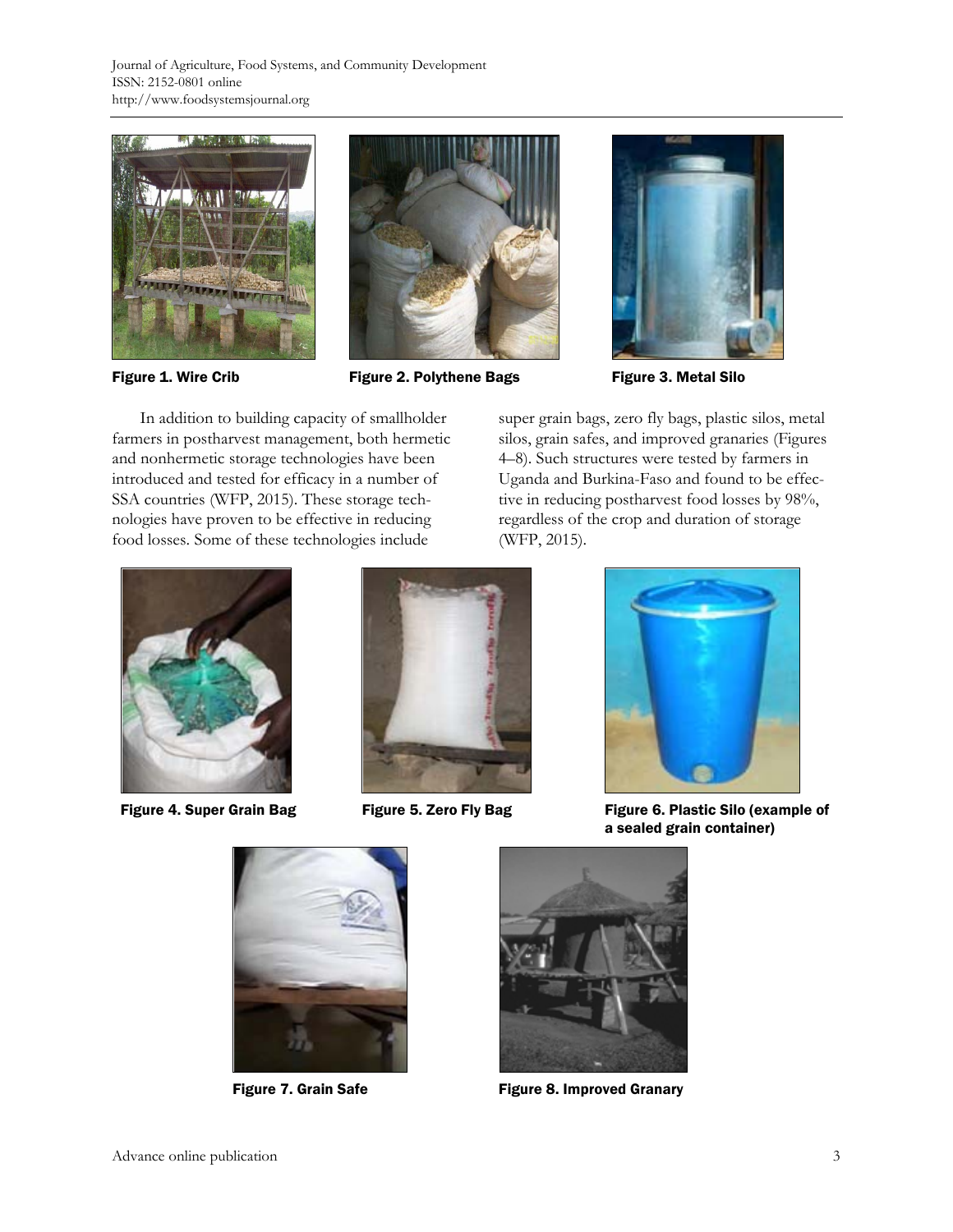A number of projects related to food storage innovations have attempted to link smallholder farmers to markets and credit institutions as ways to boost their incomes (Bouquet Wampfler, & Ralison, 2009; Coulter & Onumah, 2002; KENFAP, 2011; United States Agency for International Development–Livelihoods and Enterprises for Agricultural Development [USAID-LEAD], 2012; Woomer & Mukhwana, 2004). Such initiatives have used a participatory approach, as in the case of maize in rural areas of Kenya (Woomer & Mukhwana, 2004) and rice in Madagascar and Tanzania (Coulter & Onumah, 2002). Smallholders in several African countries, such as Niger, Madagascar, Zambia, Malawi, Kenya, and Uganda, have also participated directly in donor-funded inventory credit or "warrantage" system for grains (Bouquet et al*.*, 2009). Similar to the above strategies is the warehouse receipt system also introduced to many countries in eastern and southern Africa (Coulter & Onumah, 2002). Smallholders in SSA are in one way or the other willing to adopt improved structures for postharvest technologies at the household level. This indicates that there is considerable potential for these smallholders to participate directly in collective storage at the community and national levels.

 The adoption rate for improved grain storage technologies among smallholder farmers in SSA at the household level, however, is variable (12.7%– 74%), with most studies indicating adoption rates below 50% (Aguessy, 2009, as cited in Affognon, Mutungi, Sanginga, & Borgemeister, 2015; Arouna, Adegbola, & Biaou, 2011; Moussa, Lowenberg-DeBoer, Fulton, & Boys, 2011). Some studies have reported abandonment rates as high as 56% to 73% (Adegbola, 2010; Affognon, Mutungi, Sanginga, & Borgemeister, 2015). Other studies reported adoption rates of 12.7% for metal drums used for storage of cowpea in Benin (Moussa et al., 2011); 40.9% adoption of improved granaries for maize storage in Benin (Arouna et al., 2011); adoption rates in Benin of 74%, 45%, and 41% for wooden granaries for storing maize cobs, and for metal cans and polyethylene bags for storage of grains, respectively (Aguessy, 2009, as cited in Affognon et al., 2015). With an adoption rate of improved storage structures of only 5% , farmers

in Benin seems to have the lowest adoption rates, yet when storage technologies are developed using participatory approaches, adoption rates of 80% were reported (Affognon et al., 2015). In Tanzania, a 55% to 64% uptake rate of extension knowledge on control of larger grain borer by farmers was recorded (Golob, 1991). However, the rate of adherence to using such structures by the farmers was only 17%. This could be attributed to various socio-economic factors, such as inadequate capital for the high costs of the technologies, limited technical know-how, and low price variability between seasons, which reduces returns to storage (Affognon et al., 2015; Golob, 1991).

 Moreover, there is growing evidence indicating low levels of participation among smallholders in collective storage (Ton, de Grip, Lançon, Onumah, & Proctor, 2014). In Uganda, only 23% of existing capacity of certified warehouses was utilized in 2011, with a majority (90%) of the grain depositors being traders; some warehouses did not have a single farmer registered to participate (USAID-LEAD, 2012). The low utilization of the storehouses was attributed mainly to their poor location, lack of trust in the storage management arrangements (including bad memories by farmers of the functioning of some cooperatives in the past), and unfavorable terms of storage for the farm produce (e.g., a lack of cash advances to farmers at the time of farm commodity deposit, even though farmers often need cash for domestic and social needs) (USAID-LEAD, 2012). The same situation applies to Kenya, where 90% of warehouse grain deposits were from large-scale farmers and traders, leaving only 10% of the space to smallholder farmer groups, a situation due mainly to high storage fees and the relatively small volumes of commodities offered by small farmers, even as farmer groups (Jones & Lowenberg-DeBoer, 2014; KENFAP, 2011).

 Various reasons have been attributed to poor utilization of scientific postharvest management technologies by smallholder farmers in SSA. As indicated in a review by Affognon et al. (2015), the problems can be associated with technological, socio-cultural, economic, and political reasons. Poor delivery of the scientific innovations, lack of knowledge of modern conservation methods or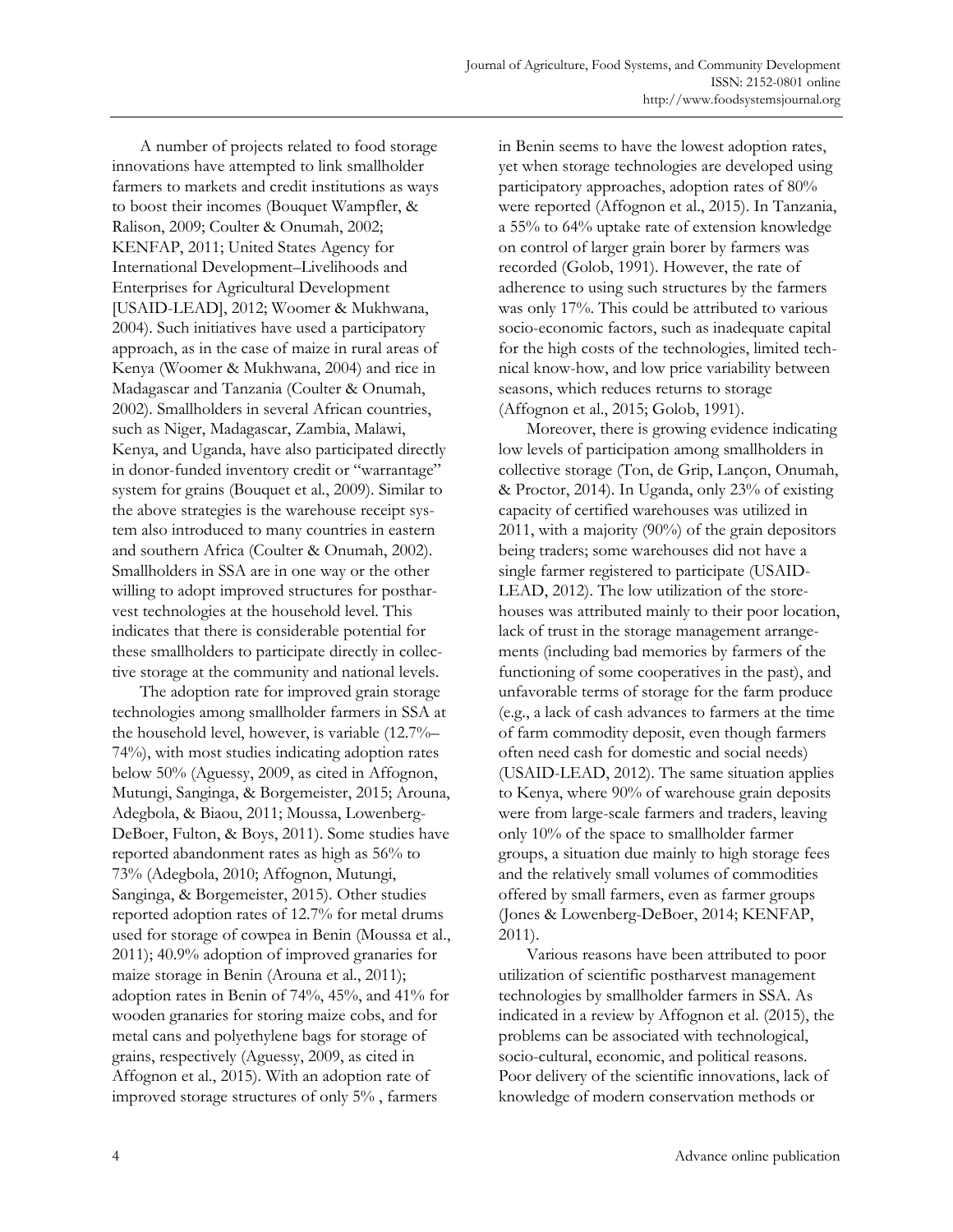techniques by many SSA smallholder farmers, and inappropriate postharvest technologies have been given as some of the reasons efforts to minimize food losses have been hindered (Bediako, Chianu, & Dadson, 2009; Obeng-Ofori, 2011). Results from a study in Tanzania reported that 96% of farmers have limited knowledge of methods of proper postharvest management (Abass, Ndunguru, Mamiro, Alenkhe, Mlingi, & Bekunda, 2014). Smallholder farmers also may stick to traditional techniques of food conservation for fear of venturing into scientifically new but locally untested methods available from research stations. Winniefridah and Manuku (2013) reported that the people of Matabeleland in the southern province of Zimbabwe preferred traditional ways of storage to modern ways involving the use of agro chemicals due to health concerns. The cost of constructing improved storage structures has also hindered their accessibility to farmers (Jones & Lowenberg-DeBoer, 2014). Furthermore, stringent quality and quantity requirements associated with conservation methods are a constraint for many farmers, as is the case with the warehouse storage system (Onumah, 2010).

 In Uganda, postharvest interventions by public, private, and development partners, such as the Marketing and Agro-processing Strategy (MAPS) formulated in 2004, have attempted in the past to promote the use of improved storage structures at the household level by building the capacity of farmers in postharvest loss management and demonstrations on improved storage technologies (cribs, silos, etc.) (Republic of Uganda, Ministry of Agriculture, Animal Industry and Fisheries [MAAIF], 2012a). However, postharvest food losses are still high, as exemplified by the grains sector having 15–30% loss, attributable to the use of poor postharvest handling and storage technologies by farmers (Republic of Uganda, MAAIF, 2012a). A study by Ssewanyana and Kasirye (2010) indicated that appropriate postharvest storage technologies and conservation methods are important in coping up with seasonal fluctuations in household dietary intakes. Yet Ssewanyana and Kasirye (2010) did not examine household usage of improved storage structures or technologies for conserving agricultural and food products. Better

understanding of the types of storage structures and factors influencing the use of improved storage structures are important as they can support evidence-based decision-making and policy formulation, and contribute to attaining household food security.

## **Materials and Methods**

## *The Study Area*

The study covered two districts in Northern Uganda: Apac (longitude 32.15°–32.95°E and latitude 1.65°–2.25°N) and Arua (longitude 30.75°– 31.50°E and latitude 2.50°–3.35°N). Apac and Arua were selected as sample districts for a number of reasons. They are major food-producing districts and have long-standing peace and security. Apac and Arua belong to the Northern and West Nile farming systems, respectively. Apac and Arua districts encompass key commercial towns (of the same names) in Northern Uganda; this provides good market conditions for price arbitrage. Apac and Arua districts' human development index (HDI)2 of 0.508 and 0.551 in 2005 were 13% and 5%, respectively below the national average of 0.581 (UNDP, 2007). The overall HDI for the Northern region in 2005 was 0.499, which was 14.1% lower than the national average of 0.581 during the same year (UNDP, 2007). Considering some of the factors described above, Apac and Arua districts were considered to be representative of the Northern region. Furthermore, interregional comparisons indicate that the Northern region continues to lag behind in many socioeconomic indicators (Republic of Uganda, Ministry of Finance, Planning and Economic Development [MFPED], 2014). The proportion of the population living in poverty in this region is still high at 43.7% (2012/13); while an improvement from 60.7% in 2005/06, it is high compared to the overall national poverty levels of 19.7% and 31.1% in 2012/13 and 2005/06, respectively (MFPED,

<sup>2</sup> The HDI is a holistic measure of overall human progress, with special emphasis on living a decent life. It is an index comprising three components that reflect the ends of the development effort: life expectancy index, education index, and GDP index, all weighted by one-third to obtain the HDI.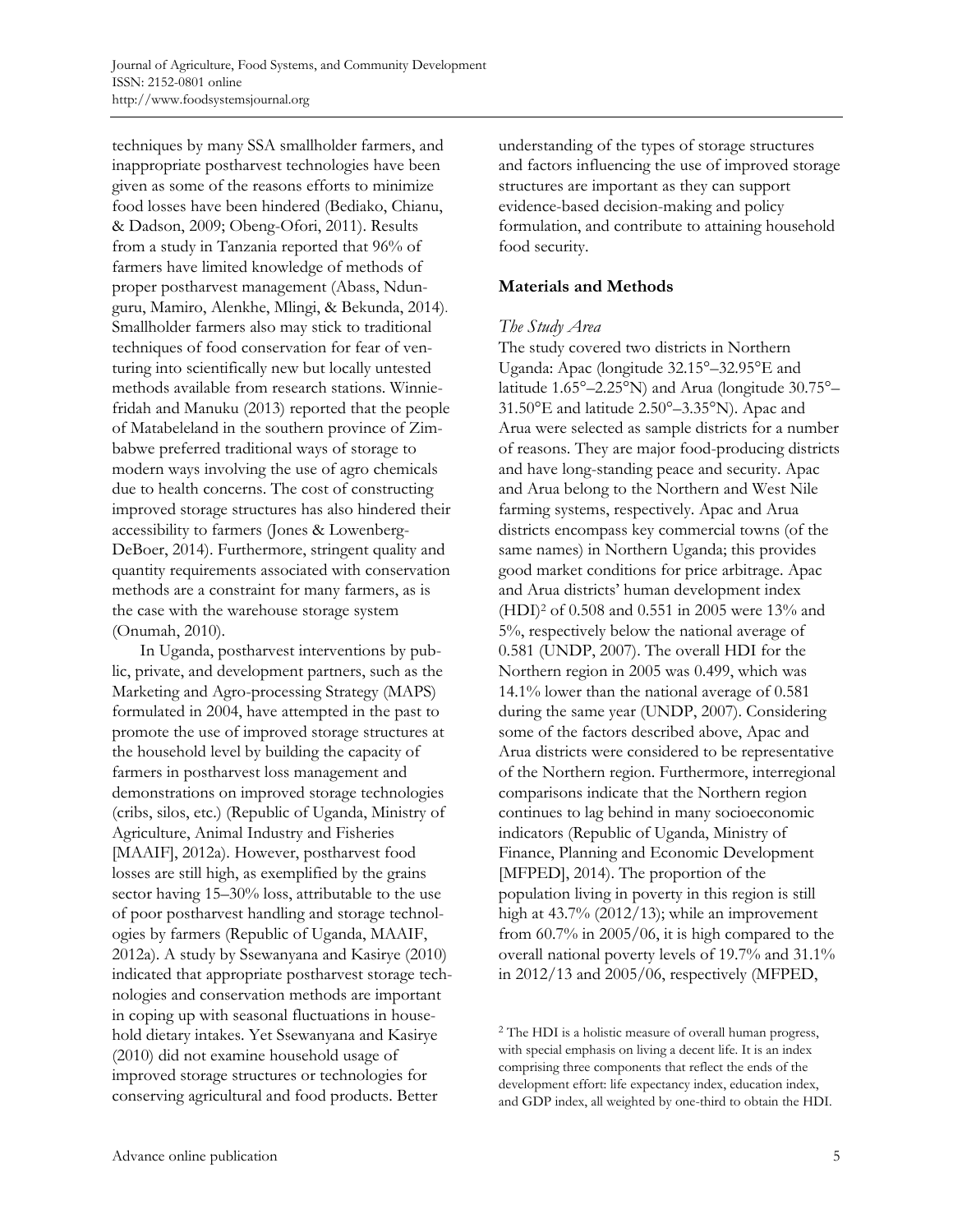2014). This region experiences recurrent food insecurity problems; expenditures on food were as high as 56% of all rural household expenditures in Northern Uganda in 2012/13 (MFPED, 2014).

 The choice of finger millet *(Eleusine coracana)* and common bean *(Phaseolus vulgaris)* was informed by the fact that they are among the main staples of the people in Apac and Arua districts. Mukiibi (2001) lists the main crops grown in Northern Uganda as being cassava *(Manihot esculentus),* maize *(Zeamays),* finger millet, sorghum *(Sorghum bicolor),* cowpeas *(Vigna unguiculata),* groundnuts *(Arachis hypogaea),* pigeon peas *(Cajanus cajan),* rice *(Oryza sativa),* common beans *(Phaseolus vulgaris),* sweet potatoes *(Ipomea batatas),* sunflower *(Helianthus annuus),* soybeans *(Glycine max),* and cotton *(Gossypium species).* In addition to contributing to food security, finger millet and beans are easily storable, with lower post-harvest losses and lower perishability than fruits, vegetables, meat, and fish (Hodges, Buzby, & Bennett, 2011).

## *Data and Sampling Techniques*

In this study, we analyzed data collected in the Uganda census of agriculture 2008/09 by the Uganda Bureau of Statistics (UBOS). UBOS used a stratified two-stage sample design to select small and medium-scale households. The first stage involved the selection of Enumeration Areas (EAs) with probability proportional to size (PPS) in the study districts. The second stage involved the selection of households (ultimate sampling units) using systematic sampling, after stratification based on acres of cropland (UBOS, 2010a). The optimal number of 10 households (respondents) were selected per EA (resulting in samples of 57 and 52 in Apac and Arua districts, respectively) based on cost ratio and intra-class correlation. After exploratory data analysis, the pooled sample size for the two study districts used in the analysis was 782 households.

 Households were categorized into two groups: those above and those below the Northern region's poverty line. The national poverty line was equivalent to UGX 62,545 (approximately US\$34.00; US\$1=1,840 UGX at the time of this study) per adult equivalent per month; the northern region rural poverty line was UGX 54,174.47

(US\$29.40) per adult equivalent per month in 2008/09, considering the reference (base) period of 2005/06 (UBOS, 2013). From the total sample size of 782 households, 394 households were above the poverty line and 388 households were below the poverty line. Data analyzed included storage types for food grains; age, sex, and education level of the household head; income status of the household (above or below the poverty line); whether an extension worker had visited the household; the household's access to credit; location variable (district where the household was located); and household size, standardized in terms of how many adult-equivalents are in each family. Household adult equivalencies were based on nutritional requirements using consumption conversion factors as recommended and contained in the World Health Organization's (1985) nutrition guidelines.

 Continuous variables (age of household head, number of years of formal education of household head, household size, and household income) were measured at variable mean using t-statistics (Table 1). Categorical variables (sex of household head, access of household head to extension and credit services, and membership of household head in a farmer group or association) were measured as percentages using  $(\gamma^2)$  (Table 1).

 Analysis of the storage structures used by households involved two steps. First, from the UBOS census 2008/09 dataset we identified and analyzed the various types of storage structures and households using them using frequency distributions. This was followed by categorizing the use of various storage structures into two broad categories (i.e., households using improved storage facility=1; households using unimproved storage=0), after consulting with UBOS (the data source) and postharvest specialists.<sup>3</sup>

## *Data Analysis*

STATA12 statistical software was used for data analysis. Analysis of household use of improved

3 Key: Improved storage facility=1; unimproved storage facility=0. Improved granary=1; Unimproved granary=0; In the house=0; Specific house/room=1; Under shelter outside=0; Cribs=1; Silos=1; Cold storage=1; Underground=0; Over fireplace=0; Sealed containers=1; Others=0.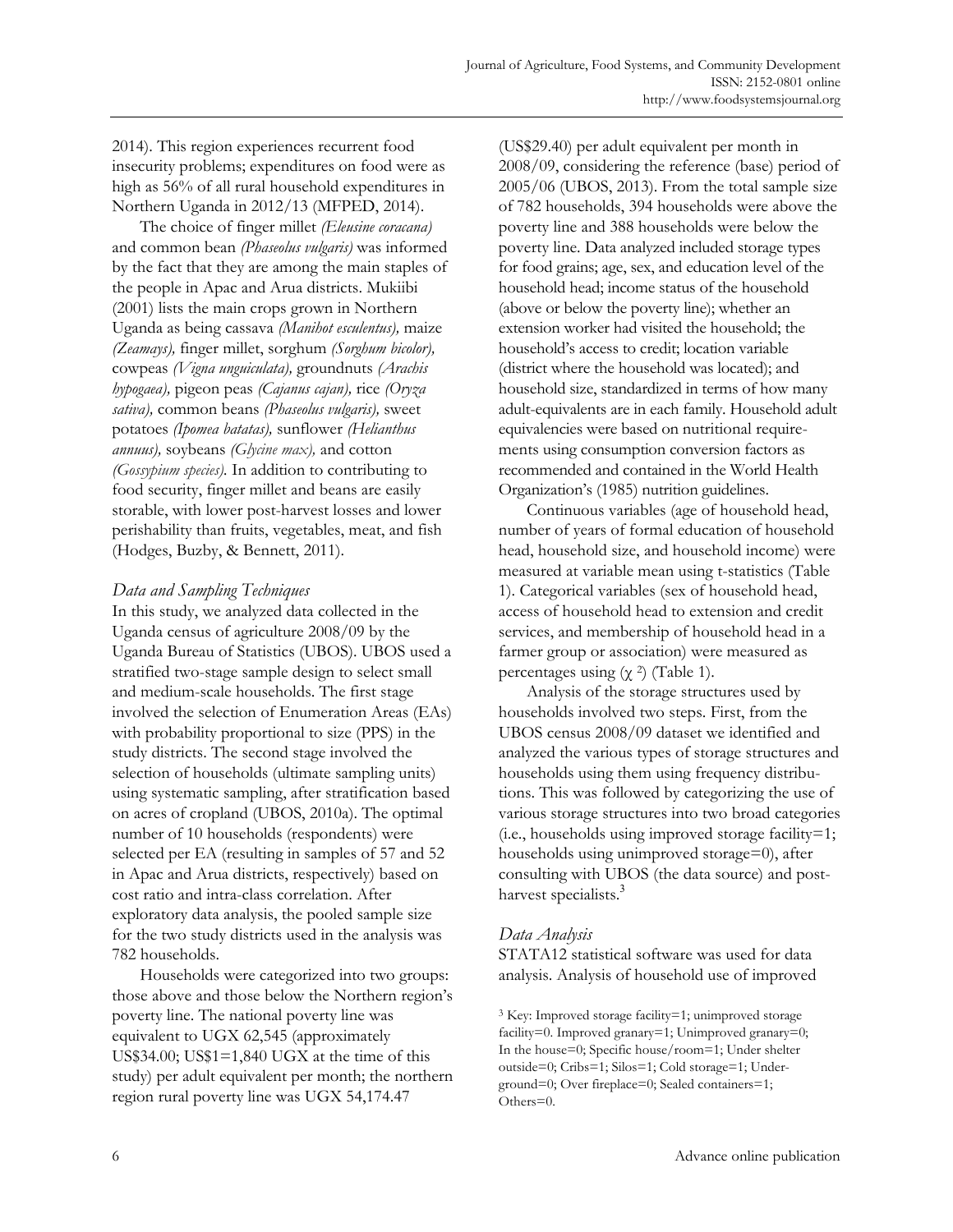|                                                  | Households above<br>poverty line   |                     | <b>Households below</b><br>poverty line |                    | All<br>households<br>above poverty | All<br>households<br>below | Overall             |  |
|--------------------------------------------------|------------------------------------|---------------------|-----------------------------------------|--------------------|------------------------------------|----------------------------|---------------------|--|
| <b>Characteristics</b>                           | Apac                               | Arua                | Apac                                    | Arua               | line                               | poverty line               | sample              |  |
|                                                  | Standard deviations in parentheses |                     |                                         |                    |                                    |                            |                     |  |
| Age of household head (years)                    | 43.2<br>(15.4)                     | 46.6<br>(20.8)      | 43.7<br>(11.7)                          | $46.3**$<br>(13.3) | 44.8<br>(18.2)                     | 44.7<br>(12.4)             | 44.8<br>(15.6)      |  |
| Education of household head<br>(years in school) | 6.2<br>(2.8)                       | 6.0<br>(3.3)        | 5.9<br>(3.9)                            | 5.7<br>(4.5)       | 6.2<br>(3.0)                       | 5.8<br>(4.2)               | 6.0<br>(3.6)        |  |
| Household size (adult<br>equivalent)             | 3.3<br>(2.0)                       | 3.0<br>(1.6)        | 5.4<br>(1.9)                            | 5.8<br>(2.8)       | 3.1<br>(1.9)                       | $5.6***$<br>(2.3)          | 4.3<br>(2.3)        |  |
| Household income (UGX per<br>capita per month)   | 69,527<br>(12, 771)                | 70,956<br>(13, 278) | 39,726<br>(11, 785)                     | 37,293<br>(14,528) | 70,185<br>(13,004)                 | 38,710***<br>(13,038)      | 52,253<br>(20, 312) |  |
| Sex of household head:<br>Male $(\%)$            | 73.0                               | 75.9                | 85.4                                    | 79.0               | 74.4                               | $82.7***$                  | 78.5                |  |
| Household access to<br>extension services (%)    | 29.0                               | $6.4***$            | 45.6                                    | $9.3***$           | 18.3                               | $30.4***$                  | 24.3                |  |
| Household access to credit<br>(%)                | 5.3                                | 2.7                 | 7.1                                     | $15.4***$          | 4.1                                | $10.6***$                  | 7.3                 |  |
| Membership in farmer group<br>or association (%) | 15.0                               | $3.2***$            | 25.2                                    | $13.0***$          | 9.4                                | $20.1***$                  | 14.7                |  |

#### Table 1. Characteristics of Households Growing Finger Millet and Bean in Apac and Arua Districts, 2008/09

\*\*\* *p* < .01; \*\* *p* < .05

Note: The significance levels relate to comparisons across rows. Source: Uganda Bureau of Statistics, 2010b.

storage structures was done using the probit model developed following the utility theory as suggested by Greene (1997). The probit model makes it possible to generate the marginal effects of the explanatory variables on the probability of adoption, and the model has been used to establish factors affecting adoption (Lapar & Pandey, 1999; Pindyek & Rubinfeld, 1991). The model presupposes that the decision by the household to adopt or use or not to adopt or use improved storage system would depend on an unobservable index  $Z_i$  determined by explanatory variables, where the bigger the index, the greater the probability of the household to use improved storage system.

The expression takes the form:

$$
(1) Z_i = \alpha + \beta_i X_i
$$

Where:

 $X_i$  = Number of years of formal education of head of household, as an example;

 $\alpha$  and  $\beta_i$  = parameters to be estimated.

Considering a dummy variable with values 1

(if household adopts or uses improved storage system); 0 if not using, and assuming an unobservable threshold for  $Z_i = Z_i^*$ , the household would adopt or use improved storage if  $Z_i$  exceeds  $Z_i^*$ ,. Assuming  $Z_i^*$  is also normally distributed like  $Z_i$ , the parameters of the index  $Z_i$  can be estimated and information about it obtained, and the values of  $\alpha$  and  $\beta_i$  can be obtained. Information on  $Z_i$ ,  $\alpha$ , and  $\beta$ <sub>*i*</sub> was obtained by taking the inverse of equation (1); hence,

(2) 
$$
Z_i = A^{-1}(Z_i) = A^{-1}(P_i) = \alpha + \beta_i X_i + e
$$

Where:

 $Z_i$  = Household decision to use or not to use improved storage system  $(1 =$  household uses improved storage system; 0 does not use);  $\alpha$  = Constant;  $X_i$  = Vector of explanatory variables;  $\beta_i$  = Vector of parameters to be estimated; *e* = Error term

The specification of the probit analytical model was as in equation (3) below.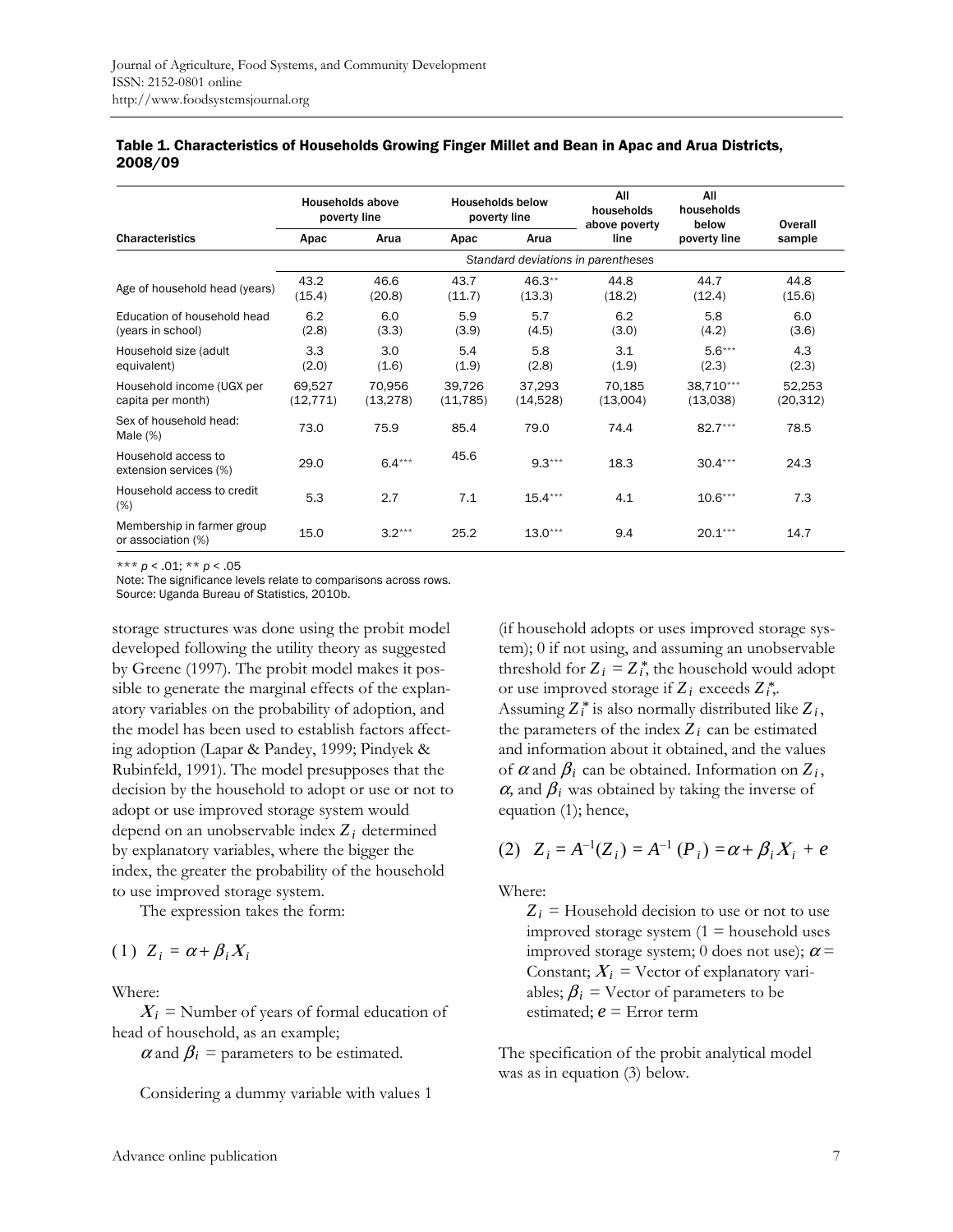(3) 
$$
Z_i = \alpha + \beta_1 X_1 + \beta_2 X_2 ... + \beta_9 X_9 + e
$$

Where:

 $Z_i$  = Dicotomous variable (1 = use of improved storage system;  $0 =$  Otherwise)  $\alpha$  = Intercept;  $X_1$  = Age of household head (years);  $X_2$  = Sex of household head (Male=1; Female=0);  $X_3$  = Education of household head (years);  $X_4$  = Poverty line (Above=1; Below=0);  $X_5$  = Extension visit (Yes=1; No=0);  $X_6$  = Membership in farmer group or association (Yes=1; No=0);  $X_7$  = Obtained credit (Yes=1; No=0);  $X_8$  = District (Apac=1; Arua=0);  $X_9$  = Household size (Adult equivalent); *e* = Error term

#### **Results and Discussion**

#### *Characteristics of Households*

Almost three-quarters of households studied were male-headed. Overall, there was no significant difference in age and education level of respondents below and above the poverty level (Table 1). Irrespective of the type, household access to extension services, credit, and membership in farmer groups or associations were generally low in Apac and Arua districts (Table 1). Households below the poverty line were more likely  $(p < 0.01)$ to access extension and credit services and to be in organized farmer groups or associations than those above the poverty line (Table 1). Households in Apac district had better access to extension services and were more likely to be members of farmer groups compared to those in Arua district, while those in Arua had better access ( $p < 0.01$ ) to credit services (Table 1). Better access by farmers to extension services in Apac may be attributed to the greater proportion of farmers being in groups, which facilitates extension outreach and adoption of improved technologies (Table 1), in line with results of a study on farmer field schools in Uganda (Lwala, Elepu, & Hyuha, 2016).

 In the study districts, extension service delivery was provided mainly by National Agricultural Advisory Services (NAADS). This agency categorized farmers on the basis of their food security, with 70% as subsistence farmers, 25% as semicommercial, and 5% as commercial farmers

(MAAIF, 2012b). The main objective of subsistence farmers is food security (consuming over 50% of their own production); semicommercial farmers sell at least 50% of their production, while commercial farmers grow sugarcane, tea, rice, oil palm, and coffee mainly on large-scale, specialized estates and sell the whole of their production after processing (MAAIF, 2012b).

 Results of the Uganda census of agriculture indicate that only 10% of the agricultural households countrywide accessed credit during the period 2002/03 to 2007/08 (UBOS, 2010b). The main source of credit was self-help groups (village savings loan associations), which provided loans to 30.8% of households; microfinance institutions (MFIs), which provided loans to 28.7% of households; and families and friends, who provided loans to 17.6% of households (UBOS, 2010b). Banks provided loans to only 10.3% of agricultural households (UBOS, 2010b). Self-help groups, MFIs, and families and friends provided the majority of loans to subsistence farmers and semicommercial farmers; banks provided loans to commercial farmers (UBOS, 2010b). With up to 76% of households required to provide collateral as security for loans, the need for collateral was the main constraint to accessing loans by agricultural households (UBOS, 2010b). The main forms of collateral provided by farmers were land titles (29.1%), character (23.1%), crops  $(19.0\%)$ , and livestock  $(16.7\%)$  (UBOS, 2010b). Organizing famers into groups and associations is being done by primarily by development actors and government programs such as NAADS in order to enhance their access to agricultural extension services and credit (MAAIF, 2012b).

#### *Household Production and Storage of Finger Millet and Beans*

Results displayed in Table 2 indicate that respondents above the poverty line produced higher quantities of finger millet and beans compared to their counterparts below the poverty line, mainly due to ownership of more agricultural land and better financial resources to hire farm labor. The average land size was 2.2 ha (5.4 acres) and 1.18 ha (2.92 acres) for households above and below the poverty line, respectively (UBOS, 2010b). On average, households above the poverty line stored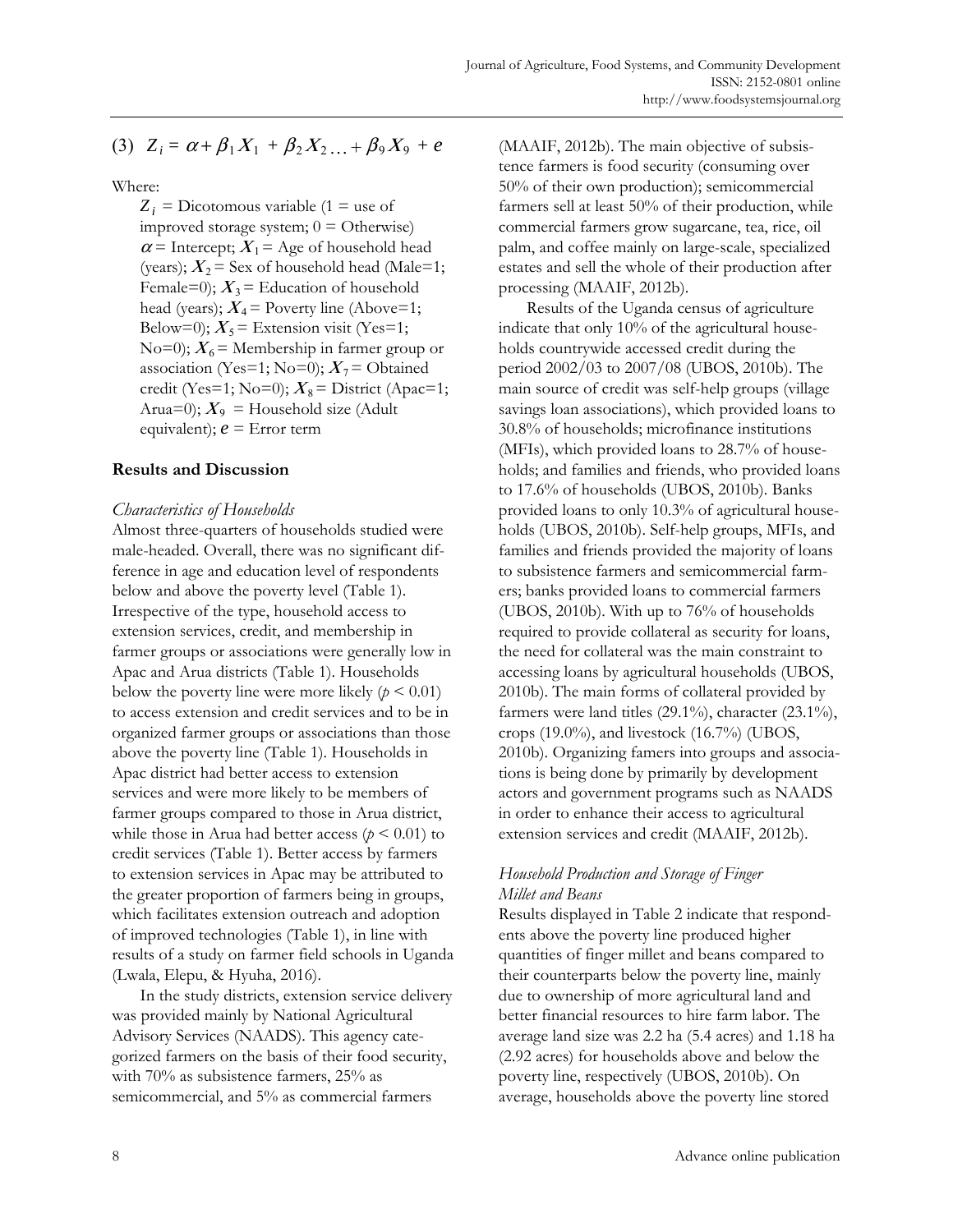| Crop                 | <b>Households above</b><br>poverty line |            |      | <b>Households below</b><br>poverty line | All<br>households     | All<br>households     |                   |
|----------------------|-----------------------------------------|------------|------|-----------------------------------------|-----------------------|-----------------------|-------------------|
|                      | Apac                                    | Arua       | Apac | Arua                                    | above<br>poverty line | below<br>poverty line | Overall<br>sample |
| <b>Finger Millet</b> |                                         |            |      |                                         |                       |                       |                   |
| Quantity produced    | 85.5                                    | $265.8***$ | 62.7 | $196.1**$                               | 214.9                 | $106.1**$             | 152.3             |
| Quantity stored      | 30.2                                    | 78.7**     | 15.5 | $29.0**$                                | 55.2                  | $20.4***$             | 39.2              |
| <b>Beans</b>         |                                         |            |      |                                         |                       |                       |                   |
| Quantity produced    | 66.5                                    | $401.2***$ | 34.5 | 53.7                                    | 202.9                 | $42.6***$             | 116.6             |
| Quantity stored      | 18.4                                    | $62.9***$  | 8.5  | 18.1                                    | 35.5                  | $12.0***$             | 22.9              |

#### Table 2. Per Capita Seasonal Finger Millet and Bean Production and Storage in Apac and Arua Districts, 2008/09 (in kg)

\*\*\* *p* < .01; \*\* *p* < .05

Notes: The significance levels relate to comparisons across rows; 1 kg = 2.2 lbs.

Source: Uganda Bureau of Statistics, 2010b.

| Table 3. Types of Storage Structures Used by Households in Apac and Arua Districts (%), 2008/09 |  |  |
|-------------------------------------------------------------------------------------------------|--|--|
|                                                                                                 |  |  |

|                                  | Households above<br>poverty line |          | <b>Households below</b><br>poverty line |      | All<br>households     | All<br>households     |                   |
|----------------------------------|----------------------------------|----------|-----------------------------------------|------|-----------------------|-----------------------|-------------------|
| Storage type                     | Apac                             | Arua     | Apac                                    | Arua | above<br>poverty line | below<br>poverty line | Overall<br>sample |
| Improved granary                 | 7.8%                             | 0%       | 4.4%                                    | 0%   | 3.7%                  | 2.2%                  | 2.9%              |
| Unimproved granary               | 19.6                             | 35.3     | 47.0                                    | 33.9 | 28.0                  | 40.3                  | 34.4              |
| Inside house                     | 70.3                             | 64.6     | 60.5                                    | 81.5 | 67.2                  | 71.2                  | 69.4              |
| Inside specific house or<br>room | 15.7                             | 11.5     | 18.3                                    | 25.0 | 13.5                  | 21.7                  | 17.8              |
| Under shelter outside            | 0                                | 6.2      | 4.3                                     | 11.7 | 3.3                   | 8.1                   | 5.8               |
| Cribs                            | 1.0                              | $\Omega$ | $\Omega$                                | 2.5  | 0.5                   | 1.3                   | 0.9               |
| Over fireplace                   | 2.9                              | 20.2     | 6.1                                     | 21.5 | 12.1                  | 14.0                  | 13.1              |
| Sealed containers                | 1.9                              | 10.1     | 0                                       | 6.6  | 6.3                   | 3.4                   | 4.8               |
| <b>Others</b>                    | 0                                | 1.7      | 0                                       | 4.1  | 0.9                   | 2.1                   | 1.5               |

Source: Uganda Bureau of Statistics, 2010b.

55.2 kg (121.7 lb.) of finger millet and 35.5 kg (78.3 lb.) of beans per capita per season, while those below the poverty line stored 20.4 kg (45.0 lb.) of finger millet and 12.0 kg (26.5 lb.) of beans per capita per season. Households in Arua district produced and stored larger quantities of finger millet and beans compared to those in Apac district (Table 2); this may be attributed to more intensive farming and generally richer soils in Arua than in Apac (UBOS, 2010b).

## *Types of Storage Structures Used*

As indicated in Table 3, the two most common storage structures used by households were within the residence of the farmers (69.4%) and in unim-

proved granary (34.4%).<sup>4</sup> The majority of households below the poverty line (>71%) and above the poverty line (67%) stored the finger millet and beans in one of the rooms inside the house they were living in: on the floor (Figure 9), in polythene bags (Figure 2), in pots (Figure 10), and in other places. About 18% of households overall stored grain in a dedicated room of the house they were living in or a dedicated house; the rate varied between households below (22%) and above (14%) the poverty line (Table 3; Figure 11).

A primary reason for the common practice of

4 The sum is over 100% due to some households reporting multiple storage types.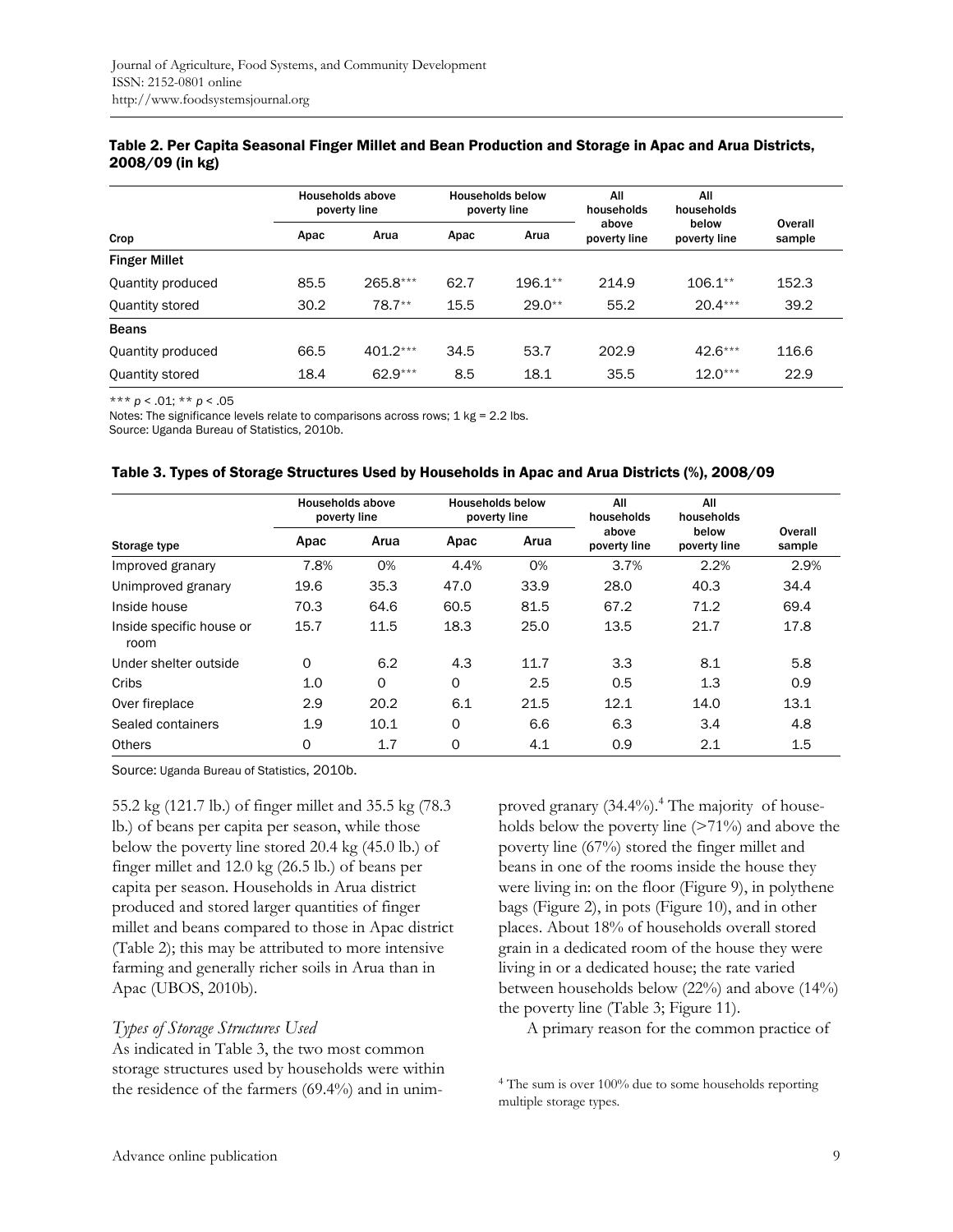

Figure 9. Storing Grain on an Open Floor Inside a House



Figure 10. A Clay Pot Used for Storing Grain Inside a House



Figure 11. Storing Grain in a Dedicated Room in a House

storing grain inside a house is to minimize risks such as postharvest losses from predators, pests, and theft (UBOS, 2010b). Less than 3% of households used improved granary structures overall, with households above the poverty level using them at the slightly higher rate of 3.7% (Table 3). An improved granary is a storage structure that is substantially raised off the ground (by about 1 meter or 3.3 feet) and supported by poles fitted with rodent guards, as shown in Figure 8, which sits on concrete blocks and has walls made of mud and wattle and a top made of reeds covered with grass. An unimproved granary is a structure not substantially raised off the ground (about 0.3 meters or a foot off the ground), with the structure sitting on poles or low stones or poles not fitted with rodent guards, as shown in Figure 12, with walls made of mud and wattle and a top made of reeds and covered with grass. The contents of the unimproved granary are prone to attack by rodents, leading to higher postharvest losses. A lower rate among households of improved granary usage for storage may be attributed to the higher cost of building them, as has been found in previous studies (Adegbola, 2010, cited in Affognon et al., 2015).

 Furthermore, a few households stored their food products above the fireplace (4.8%) and in sealed containers in their homes (13.1%) (Table 3). One type of sealed container is a plastic silo (Figure 6). Most of the respondents who stored food in sealed containers were those who were above the poverty line. This suggests that they were fully aware of the advantages of such containers in guarding against postharvest losses and were also able to afford them, as indicated in a report by the WFP (2015).

 Despite government efforts to promote the use of cribs (an improved storage structure for grains, shown in Figure 1), less than 1% of





Figure 12. Unimproved Granary Figure 13. Storage Under Shelter Outside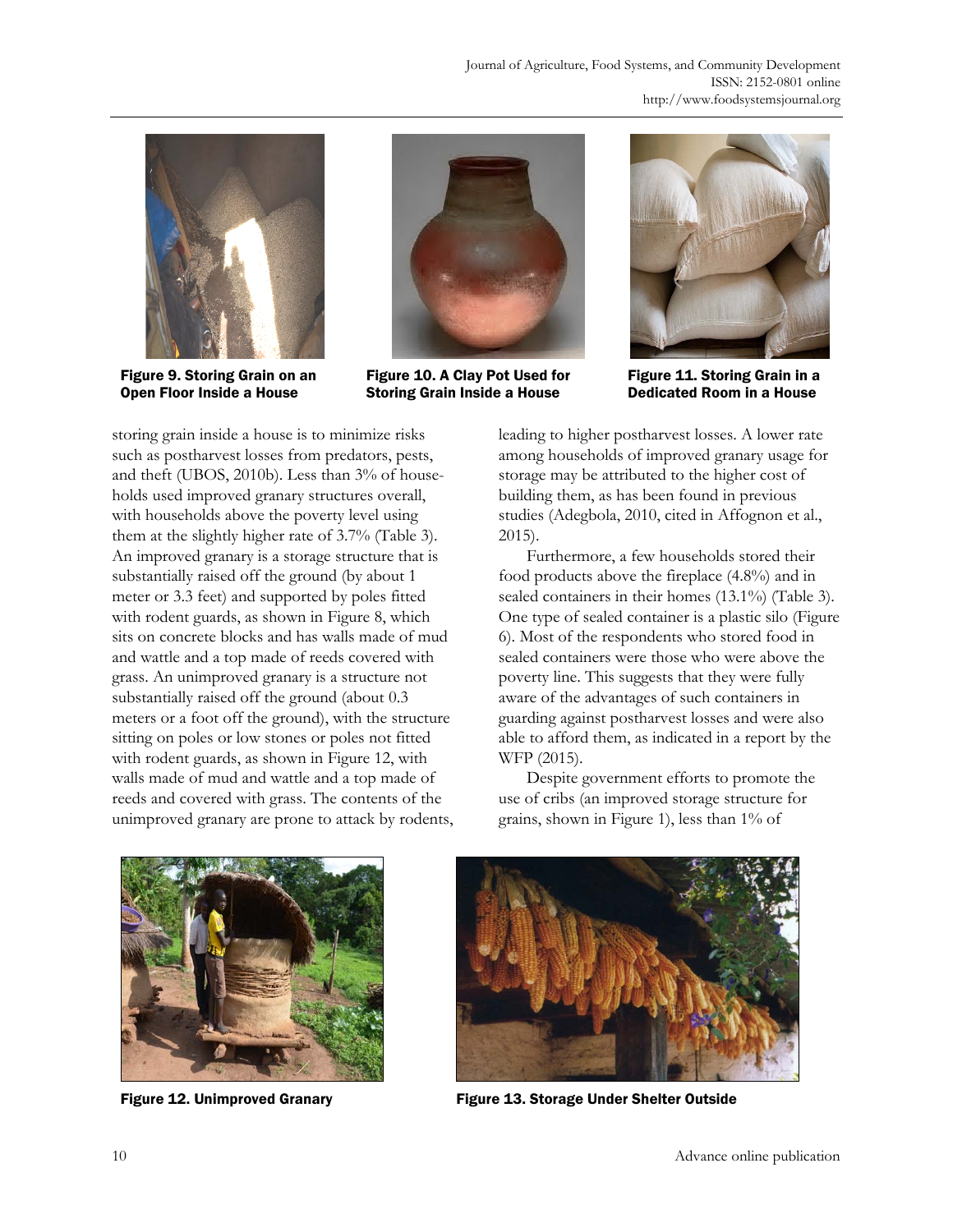households were using the technology (Table 3). This may be attributed, in part, to the low access of extension services by farmers (24.3%) as earlier indicated in Table 1 and the high cost of erecting a crib storage facility (Affognon et al., 2015). About 6% of farmers store food products, usually maize cobs and sorghum, by hanging them outside the house under the veranda, with more farmers in Arua district using the practice compared to those in Apac district (Table 3; Figure 13). This may be due to the greater production of tobacco in Arua, and its use by local farmers as a pest-control substance. Hung together with maize and sorghum under the veranda to dry, tobacco provides protection to maize and sorghum against insect pests, a practice categorized as use of botanicals (indigenous technologies) in pest control in a study by Affognon et al. (2015). Close to 8% of farmers below the poverty level and 3% of those above the poverty level reported using this method of storage (Table 3). The higher proportion of the use of this "storage under shelter outside" by farmers below the poverty level compared to those above the poverty level may be attributed to the lower cost of these indigenous methods compared to modern technologies (Affognon et al., 2015).

 Results of interviews with various stakeholders revealed that households in the study area generally store crop produce for varying periods, ranging from a week to about six months, for purposes of consumption and sale. These findings are in accordance with results of a study on postharvest food losses in Tanzania, which indicated that the storage period for a number of crops (beans, sesame, groundnuts, sorghum, maize, etc.) ranged from 1 to 6 months (Abass et al., 2014). The major agricultural products usually stored in granaries by respondents in unthreshed forms is cereals, such as finger millet, sorghum, and maize, while legumes (beans, cowpeas, pigeon pea) are usually threshed prior to being stored in houses. Crops normally stored in sealed containers are threshed cowpeas, pigeon peas, and sesame. Selected good-quality maize cobs, finger millet, and sorghum to be used as seed in the coming season are traditionally stored over the fireplace (Thamaga-Chitja et al., 2004).

Storage over the fireplace has some perceived

advantage of reducing pest infestation as a result of reduced moisture content for the cereals, and ultimately improving the shelf life of the cereal seeds. Although these perceptions agree with the findings of research conducted in South Africa (A. T. Modi, personal communication, 2003), which indicated that roof-stored seed over the fireplace had more vigor during germination than commercial maize seeds, results of a study by Thamaga-Chitja et al. (2004) indicated lower germination rates and yields from seeds stored over the fireplace. These inconclusive results call for more research in the performance of these storage methods. Finger millet and sorghum were sometimes stored in unthreshed form under shelter outside in areas where households perceive a low risk of theft of these crops. Other storage methods used by households included baskets made from reeds (Figure 14) and underground silos to mention, to mention but a few (UBOS, 2010b).



## Figure 14. Storage Basket Made from Reeds

## *Categories of Storage Structures Used*

The various types of storage structures used by households were categorized into two broad groups: improved and unimproved. To distinguish between improved and unimproved storage structures, the definition of an improved storage structure given by postharvest specialists was used. An improved storage structure is defined as a one "that increases the shelf-life of a given product and maintains its integrity in quantity and quality for a desired period." Improved storage structures included improved granaries, cribs, and storage in a specific house or room. Unimproved storage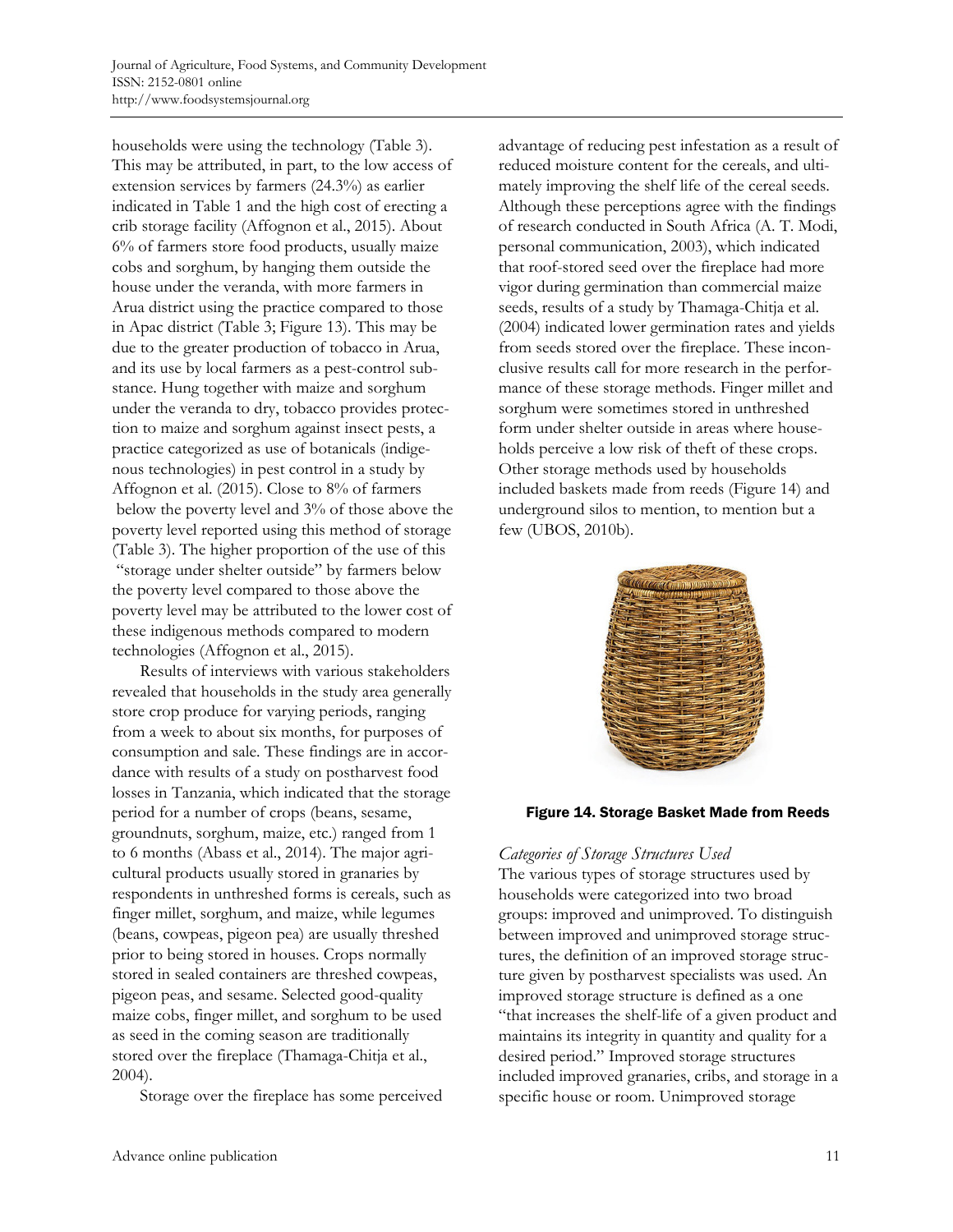structures included unimproved granaries, houses, under shelter outside, over a fireplace, and sealed containers.

 Results showed that a majority (78%) of households growing millet and beans still used unimproved storage structures (Table 4). A higher proportion of Apac households below the poverty level (24.8%) used improved storage facilities compared to those in Arua district (11.6%); this may be attributed to the higher per capita income in Apac (Tables 1 and 4). A similar study conducted in Kwara State in Nigeria by Adetunji (2009) indicated that 32% of farmers used improved storage (semimodern and modern storage techniques). In their review of literature, Affognon et al. (2015) showed that farmer/ household adoption of improved postharvest technologies in SSA varied from 12.7% to 74%, with most studies reviewed revealing adoption rates of less than 50%. In the same literature, high disadoption rates of 56% to 73% were reported in one study. Besides limited access to finance by farmers, the other reasons indicated as causes of low adoption and high disadoption were limited technical know-how, weak innovative delivery systems, and inappropriate technologies (at times) due to inadequate involvement of beneficiaries in selecting technology (Mutambuki & Ngatia, 2006; Obeng-Ofori, 2011).

# *Factors Influencing Household Use of Improved Storage Structures*

We employed a probit regression technique to assess factors affecting the use of improved storage structures by households in Apac and Arua districts. Results of the probit model are presented

in Table 5. Overall, the model fitness and explanatory power for the pooled data for Apac and Arua districts was satisfactory ( $\mathbb{R}^2$  = 0.1155;  $\chi^2$  = 46.06; Prob>  $\chi^2$  = 0.0000). Significant variables were age of household head, education of household head, membership in farmer group or association by household head, family size, and distance of the household to the nearest local produce market (Table 5).

 Results of analysis of households growing finger millet and beans indicated that the variables age, sex of household head, education level of household head, access to credit, household size, and agricultural land size influenced adoption (use) of improved postharvest structures by varying magnitudes (Table 5). Access to credit by households increased the probability of adoption of improved storage structures by households growing millet and beans by 52%. This may be attributed to credit making it easier for households to purchase the required storage construction materials (poles, wire mesh, etc.) and to hire labor to construct the structures, as corroborated by related postharvest studies in sub-Saharan Africa (Mutambuki & Ngatia, 2006; Obeng-Ofori, 2011).

 An increase in the age of a household head by one year increased the probability of adopting improved storage structure by 43% for beangrowing households, and by 21% for households above the poverty line. Similar results were obtained by Maongo, Assa, and Haraman (2013), Okoedo-Okojie and Onemolease (2009), and Lwala et al. (2016). With age comes more experience and resource accumulation, but only to a certain point, when conservativeness or risk aversion to technology adoption is observed.

| Storage type |      | Households above<br>poverty line |      | <b>Households below</b><br>poverty line | All<br>households     | All<br>households     |                   |
|--------------|------|----------------------------------|------|-----------------------------------------|-----------------------|-----------------------|-------------------|
|              | Apac | Arua                             | Apac | Arua                                    | above<br>poverty line | below<br>poverty line | Overall<br>sample |
| Improved     | 27.1 | 24.8                             | 24.8 | $11.6***$                               | 26.0                  | 17.8                  | 21.9              |
| Unimproved   | 72.9 | 75.2                             | 75.2 | 88.4                                    | 74.0                  | 82.2                  | 78.1              |
| Total        | 100  | 100                              | 100  | 100                                     | 100                   | 100                   | 100               |

Table 4. Proportion of Households Growing Finger Millet and Beans Using Improved and Unimproved Storage Structures in Apac and Arua Districts (%), 2008/09

\*\*\* *p* < .01

Note: The significance level relates to comparisons across rows.

Source: Uganda Bureau of Statistics, 2010b.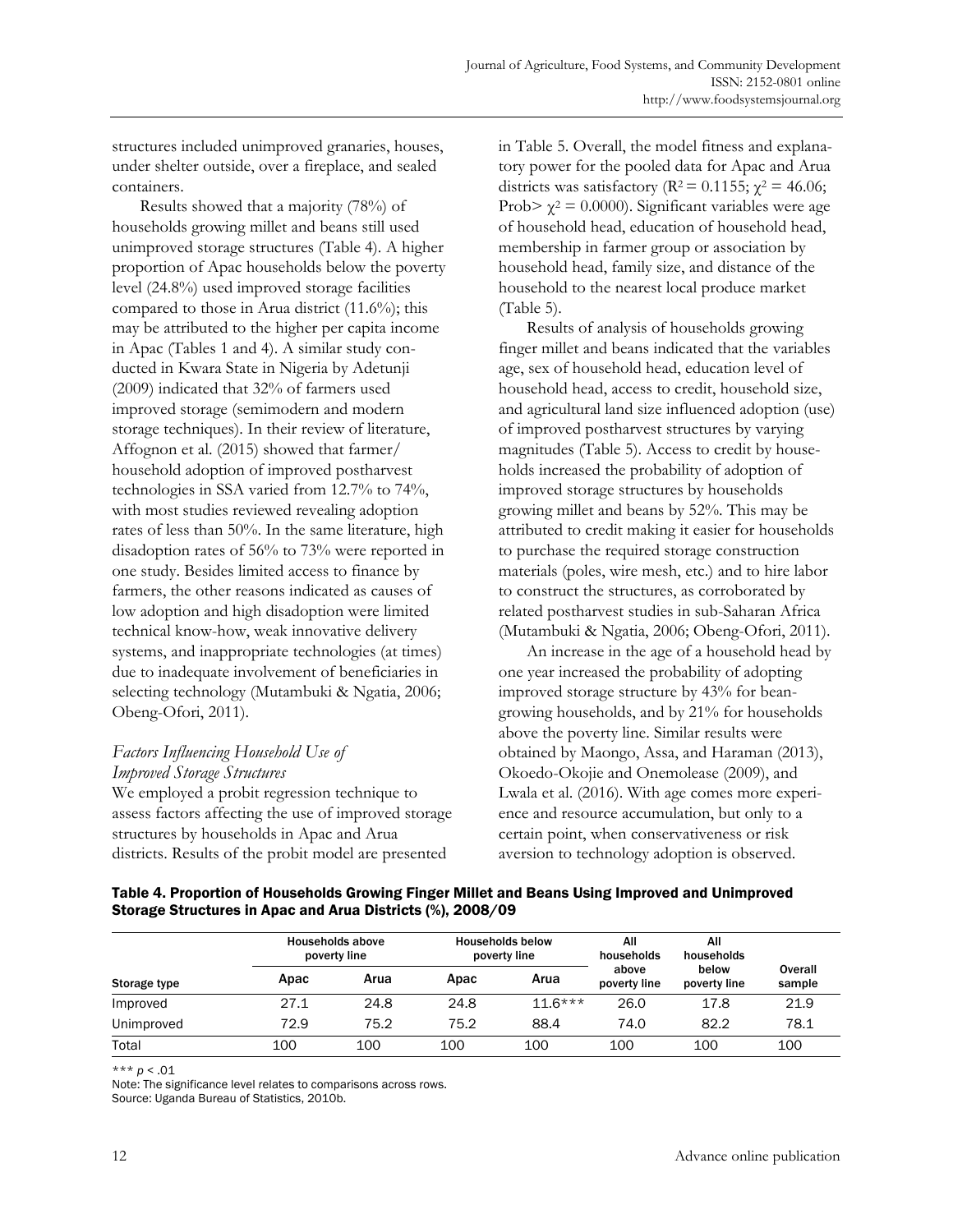|                                        | Finger<br>Millet-<br>growing<br>Households | Bean-<br>growing<br>Households | Millet and<br>Bean-<br>growing<br>Households | Above<br>Poverty<br>Line | Below<br>Poverty<br>Line | Apac           | Arua           | Apac and<br>Arua |
|----------------------------------------|--------------------------------------------|--------------------------------|----------------------------------------------|--------------------------|--------------------------|----------------|----------------|------------------|
| Variable                               |                                            |                                |                                              |                          | Marginal effects         |                |                |                  |
| Age of household head                  | 0.06                                       | $0.43***$                      | $-0.13$                                      | $0.21**$                 | 0.14                     | 0.20           | 0.16           | $0.18***$        |
| (years)                                | (0.15)                                     | (0.12)                         | (0.09)                                       | (0.09)                   | (0.11)                   | (0.12)         | (0.10)         | (0.07)           |
| Sex of household head                  | $-0.49**$                                  | 0.13                           | $-0.34$                                      | $-0.21$                  | $-0.11$                  | $-0.18$        | $-0.13$        | $-0.13$          |
| (Male)                                 | (0.21)                                     | (0.10)                         | (0.18)                                       | (0.12)                   | (0.08)                   | (0.12)         | (0.12)         | (0.08)           |
| Education of household                 | 0.07                                       | 0.12                           | $0.16**$                                     | 0.09                     | 0.08                     | $0.16**$       | 0.10           | $0.11***$        |
| head (years)                           | (0.05)                                     | (0.08)                         | (0.07)                                       | (0.08)                   | (0.06)                   | (0.08)         | (0.06)         | (0.05)           |
| Poverty status (Above<br>poverty line) | 0.09<br>(0.07)                             | $-0.11$<br>(0.02)              | 0.16<br>(0.07)                               | <b>NA</b>                | <b>NA</b>                | 0.02<br>(0.01) | 0.03<br>(0.02) | 0.02<br>(0.01)   |
| <b>Extension visit</b>                 | $-0.06$                                    | 0.12                           | $-0.05$                                      | 0.09                     | $-0.07$                  | 0.05           | $-0.02$        | $-0.05$          |
|                                        | (0.05)                                     | (0.08)                         | (0.04)                                       | (0.09)                   | (0.05)                   | (0.03)         | (0.01)         | (0.02)           |
| Membership to farmer                   | 0.20                                       | 0.13                           | 0.07                                         | 0.11                     | 0.16                     | 0.06           | $0.27**$       | $0.13**$         |
| group                                  | (0.18)                                     | (0.12)                         | (0.02)                                       | (0.08)                   | (0.08)                   | (0.04)         | (0.14)         | (0.07)           |
| Obtained credit                        | 0.16                                       | $-0.11$                        | $0.52**$                                     | 0.27                     | $-0.09$                  | 0.33           | $-0.09$        | 0.07             |
|                                        | (0.02)                                     | (0.11)                         | (0.25)                                       | (0.26)                   | (0.05)                   | (0.23)         | (0.07)         | (0.05)           |
| Household size (Adult                  | 0.14                                       | $0.20**$                       | 0.14                                         | 0.07                     | $0.26***$                | 0.12           | $0.16**$       | $0.16***$        |
| equivalent)                            | (0.10)                                     | (0.08)                         | (0.08)                                       | (0.06)                   | (0.08)                   | (0.10)         | (0.07)         | (0.06)           |
| Agricultural land (ha)                 | $0.07**$                                   | 0.03                           | $-0.04$                                      | 0.02                     | 0.02                     | 0.04           | 0.03           | 0.03             |
|                                        | (0.04)                                     | (0.03)                         | (0.01)                                       | (0.02)                   | (0.02)                   | (0.01)         | (0.02)         | (0.02)           |
| Distance to market (km)                | 0.04                                       | $-0.04$                        | $-0.03$                                      | 0.04                     | $-0.07**$                | $-0.04$        | $-0.06$        | $-0.05**$        |
|                                        | (0.01)                                     | (0.03)                         | (0.03)                                       | (0.01)                   | (0.03)                   | (0.03)         | (0.03)         | (0.02)           |
| Chi-square                             | 16.30                                      | 42.56***                       | 22.03***                                     | 18.53**                  | $32.07***$               | 21.65**        | $31.70***$     | 46.06***         |
| Log likelihood                         | $-28.38$                                   | $-88.81$                       | $-33.23$                                     | $-55.98$                 | $-115.68$                | $-85.76$       | $-87.03$       | $-176.44$        |
| R <sup>2</sup>                         | 0.2231                                     | 0.1933                         | 0.2490                                       | 0.1420                   | 0.1217                   | 0.1121         | 0.1541         | 0.1155           |

#### Table 5. Factors Influencing Household Usage of Improved Storage Structures for Finger Millet and Beans in Apac and Arua Districts, 2008/09

\*\**p* < .05; \*\*\* *p* < .01; standard errors of coefficients of marginal effects are in parentheses.

Notes: (1) NA indicates not applicable; (2) the significance levels relate to comparisons across rows.

Source: Uganda Bureau of Statistics, 2010b.

 Education improved the likelihood of adopting improved storage structures. The present findings indicate that the probability of using improved storage structure is correlated with the level of education of the household head; an increase by one year increased the probability of using improved storage technology by 16% for Apac district, 11% in both study districts, as well as for households growing finger millet and beans (Table 5). Similar results were found in studies of the adoption of improved storage structures for maize in Benin (Adegbola et al., 2011, cited in Affognon et al., 2015), and metallic grain silos in Malawi (Maongo et al., 2013). There is no doubt that education improves the rate at which new techniques

and skills can be absorbed and applied by farmers, and this might explain increasing adoption rates as years of education increase.

 Membership in a farmers' group or association improved the probability of household use of improved storage structures by 27% in Arua and 13% across both study districts (Table 5). This agrees with findings from previous adoption studies of improved granaries for maize in Mozambique (Cunguara & Darnhofa, 2011). This might be an indication that organized farmers are empowered (including enhanced diffusion of knowledge and information about new technologies) and have improved bargaining power for cost-effective technology acquisition compared to their counterparts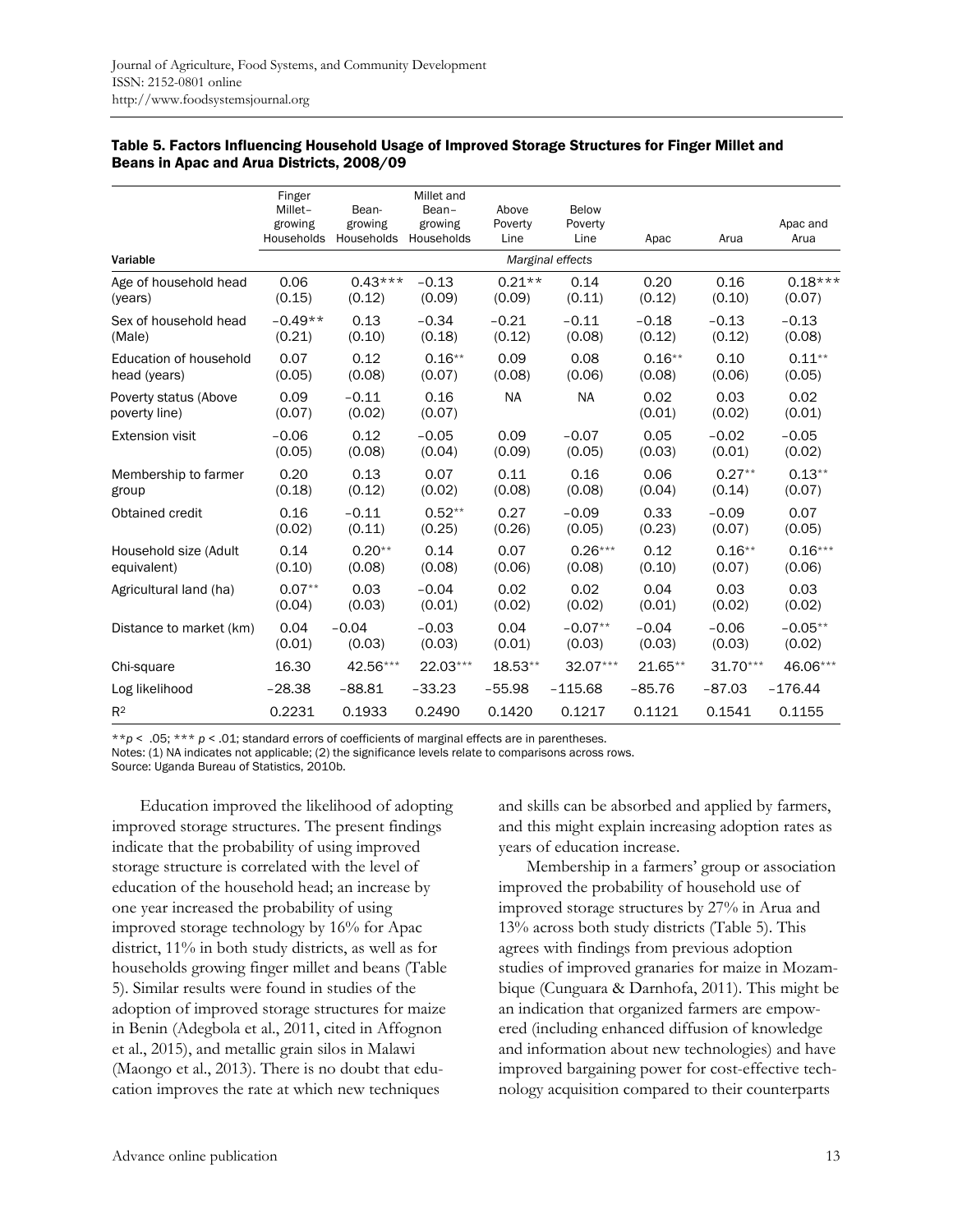(Okorley, Adjargo, & Bosompem, 2014). Adoption by group members might also be due to peer pressure (Lwala et al., 2016; Malima, Blomquist, Olson, & Schmitt, 2014).

 Household size increased the probability of using improved storage structures. An increase in household size by one adult equivalent increased the probability of using improved storage structure by 26% for households below the poverty line, 20% for those growing beans, and 16% for households in Apac and Arua districts (Table 5). Similar results were obtained by a study investigating the adoption of improved storage technologies for fresh yam in Benin (Adegbola et al., 2003 cited in Affognon et al., 2015), and a study of the effect of farmer field schools on adoption of technologies in eastern Uganda (Lwala et al., 2016). Construction of improved storage structures often requires intensive labor, and family labor is a major source of on-farm labor in developing countries. In most developing countries in the past, the people residing in a village were more or less an extended family and therefore could assist each other for most of the activities. However, with the recent increase in rural-urban migration in a number of developing countries by those in search of better employment opportunities and an improved standard of living, a number of rural families have lost massive family/village labor resources. This accelerated rural-urban migration to urban areas, particularly by youth, has escalated labor costs for agriculture in the rural areas; this is certainly the case in Uganda, with possible impact on the adoption of intensive labor technologies in agriculture, including for postharvest technologies (Government of Uganda, 2015).

 The distance of a household from the nearest local produce market was negatively associated with use of improved storage structure. An increase in distance from a household to the local produce market of one kilometer (0.6 mile) reduced the probability of use of improved storage technology by 7% for households below the poverty line and by 5% for those in Apac and Arua districts (Table 5). Similarly, market-oriented maize farmers in Benin, with better access to market, were found to more easily adopt improved storage structures (Adegbola et al., 2011 cited in Affognon

et al., 2015). Reduced market access associated with an increase in distance to the market makes households less market-oriented in their production decisions, leading to low marketable surpluses for storage. This may be due to limited awareness of the advantages of using improved storage structures, such as reduced postharvest losses, as well as low access to postharvest storage technologies in the rural areas of Uganda largely due to credit constraints (Government of Uganda, 2015).

 The sex of the household head and size of agricultural land were significant only for households growing finger millet (Table 5). Femaleheaded households growing finger millet were 49% more likely to adopt improved storage structures than their male counterparts (Table 5), probably due to the associated advantages of reduced postharvest losses for improved food security and commercial purposes (WFP, 2015). As shown in Table 5, an increase in agricultural land by one hectare (2.47 acres) improved the likelihood of household adoption of improved storage structures by 7%, likely due to better possession of financial resources to hire farm labor and increased millet output, in line with results obtained by a study by UBOS (2010b). Contrary to a priori expectations, income of household (poverty status) and access to extension did not seem to explain the use of improved storage structures by households in Apac and Arua districts. Poor access to extension service, as shown in Table 1 above, could be one of the plausible reasons.

## **Conclusions**

This study has revealed that a majority of households in Uganda still use unimproved storage structures for conserving agricultural produce. This seems to suggest that past postharvest policies and interventions have not yet had a significant effect on enhancing the use of improved storage structures by households in Apac and Arua districts. While age of household head, education of household head, membership in a farmer group or association by household head, access to credit, family size, and distance of the household to a local produce market influenced household usage of improved storage structures, household income and access to extension service did not. It is thus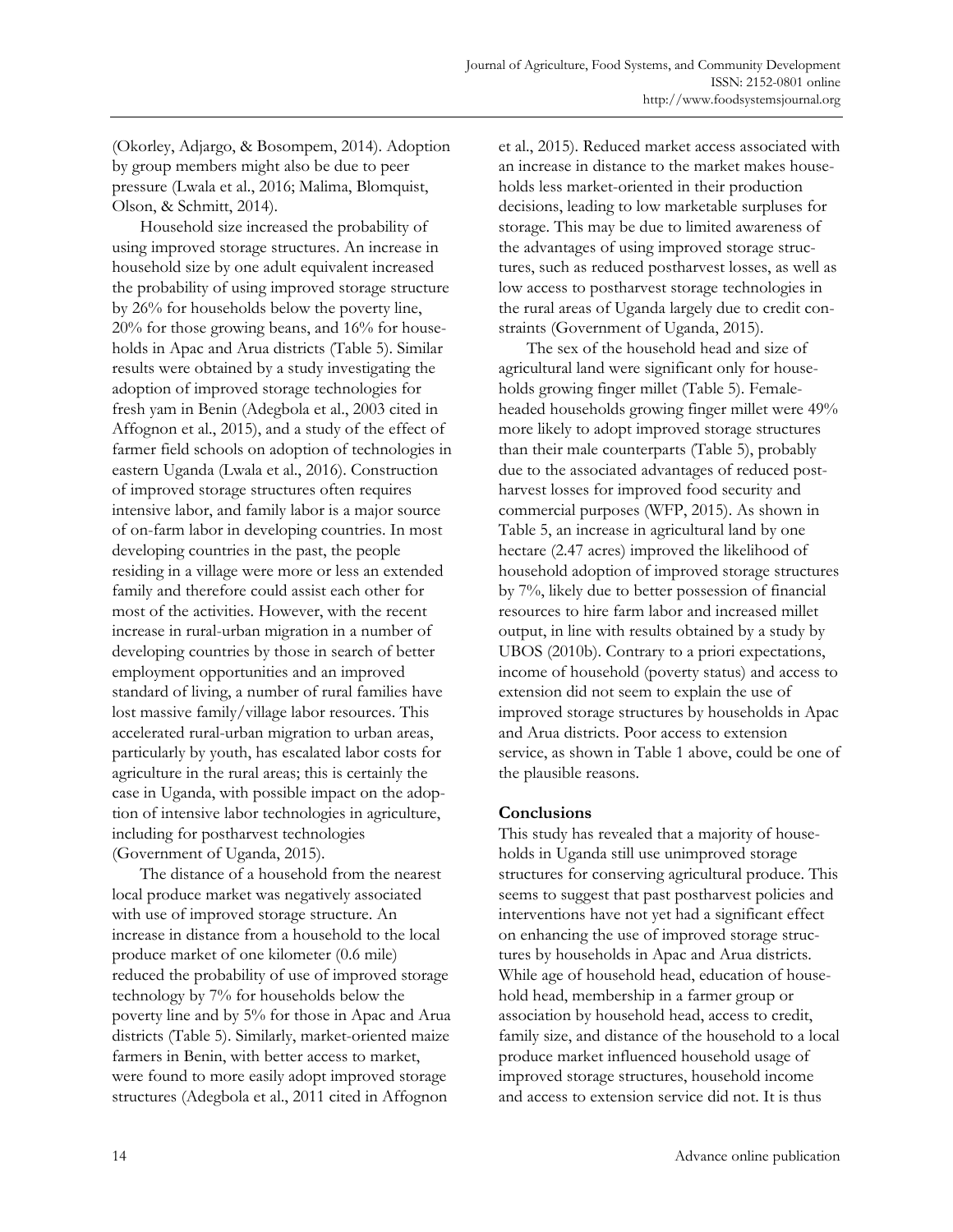appropriate to maintain and accelerate the mobilization and organization of households into farmer groups or associations as one of the important vehicles for making farmers aware of the benefits of improved postharvest storage structures, due to the positive effect of membership in farmer groups or associations on use of these technologies. Support to rural farmers' education in the context of rural development could lead to increased farmer access to knowledge and information that are beneficial to facilitating postharvest technologies, as demonstrated by results of analysis in this study. Enhancing market access by increasing the number of rural markets equipped with appropriate facilities that meet quality standards for food safety would enhance market access for farmers and use of improved storage structures by households. Support to increase household access to credit would also promote adoption of improved postharvest storage structures. However, future research needs to examine the benefits and costs associated with various on-farm storage structures. Knowledge of farmer perceptions about improved storage structures might also provide a clue as to what extension package should be used to disseminate these technologies.

#### **Acknowledgement**

The authors would like to extend special thanks to Prof. Bernard Bashaasha, principal of the College of Agricultural and Environmental Sciences, Makerere University, Kampala, for his useful comments and support. We also thank the various anonymous JAFSCD reviewers and the Uganda Bureau of Statistics for providing the agricultural census 2008/09 dataset.

## **References**

Abass, A. B., Ndunguru, G., Mamiro, P., Alenkhe, B., Mlingi, N., & Bekunda, M. (2014). Post-harvest food losses in a maize-based farming system of semi-arid savannah area of Tanzania. *Journal of Stored Products Research, 57*, 49–57.

https://doi.org/10.1016/j.jspr.2013.12.004

Adegbola, P. Y. (2010). Economic analyses of maize storage innovations in southern Benin. (Unpublished doctoral dissertation). Wageningen University, Wageningen, Netherlands.

Adetunji, M. O. (2009). Profitability evaluation of maize storage techniques by farmers and traders in Kwara State, Nigeria. *Journal of Food Products Marketin*g, *15*(4), 392–405.

#### https://doi.org/10.1080/10454440802537280

Affognon, H., Mutungi, C., Sanginga, P., & Borgemeister, C. (2015). Unpacking postharvest losses in sub-Saharan Africa: A meta-analysis. *World Development*, *66*, 49–68.

https://doi.org/10.1016/j.worlddev.2014.08.002

- Arouna, A., Adegbola, P. Y., & Biaou, G. (2011). Analyse des coûts de stockage et de conservation du maïs au Sud-Bénin [Analysis of the costs of storage and conservation of maize in South Benin]. *Bulletin de la Recherche Agronomique du Bénin*, *Numero spécial 2*, 13–23. Retrieved from http://www.slire. net/download/618/article2\_brab\_sp\_cial\_2\_sept-2011 ma\_s\_arouna\_et\_al\_analyse\_co\_ts\_stockage conservation.pdf
- Bediako, J. A., Chianu, J. N., & Dadson, J. A. (2009). Crop storage efficiency and market competitiveness: Case of groundnut and cowpea in Ghana. *African Journal of Marketing Management, 1*(3), 81–88. Retrieved from the Academic Journals website: [http://www.academicjournals.org/journal/AJMM/](http://www.academicjournals.org/journal/AJMM/article-abstract/7EB6AD51923) article-abstract/7EB6AD51923
- Bouquet, E., Wampfler, B., & Ralison, E. (2009). *Rice inventory credit in Madagascar: Conditions of access and diversity of rationales around an hybrid financial and marketing service.* Retrieved from the Microfinance Gateway website: http://www.microfinancegate way.org/library/rice-inventory-credit-madagascar[conditions-access-and-diversity-rationales-around](http://www.microfinancegateway.org/library/rice-inventory-credit-madagascar-conditions-access-and-diversity-rationales-around-hybrid)hybrid
- Chauvin, N. D., Mulangu, F., & Porto, G. (2012). *Food production and consumption trends in sub-Saharan Africa: Prospects for the transformation of the agricultural sector* (Working Paper 2012-011). Retrieved from the United Nations Development Programme website: [http://www.africa.undp.org/content/rba/en/hom](http://www.africa.undp.org/content/rba/en/home/library/working-papers/food-production-consumption-trends.html) e/library/working-papers/food-productionconsumption-trends.html
- Coulter, J. & Onumah, G. (2002). The role of warehouse receipt systems in enhanced commodity marketing and rural livelihoods in Africa. *Food Policy, 27*(2002), 319–337. Retrieved from http://www.elsevier.com/locate/foodpol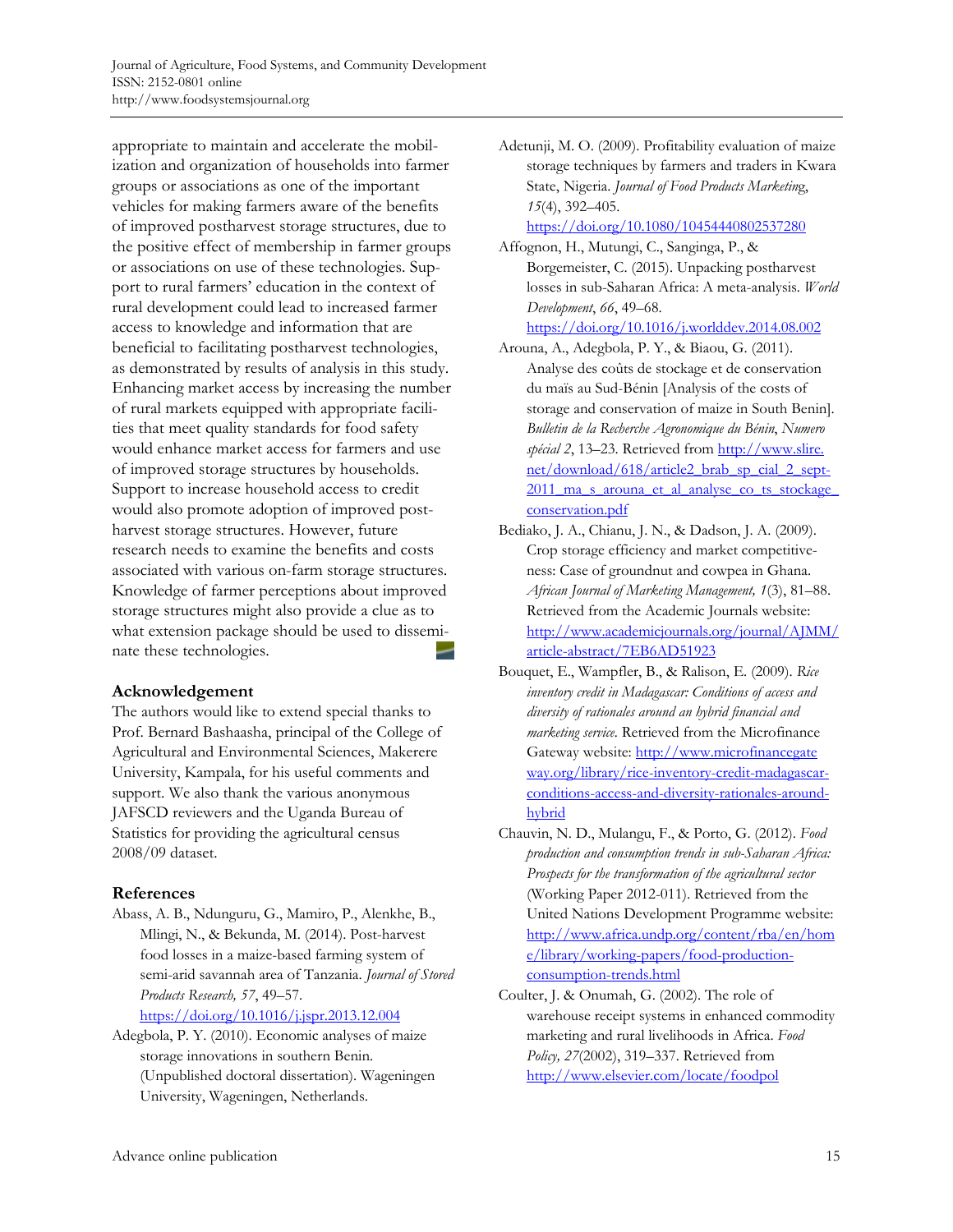Cunguara, B., & Darnhofer, I. (2011). Assessing the impact of improved agricultural technologies on household income in rural Mozambique. *Food Policy, 36*(3), 378–390.

https://doi.org/10.1016/j.foodpol.2011.03.002

- Food and Agriculture Organization of the United Nations [FAO]. (2011). *Global food losses and food waste: Extent, causes and prevention*. Retrieved from [http://www.fao.org/docrep/014/mb060e/](http://www.fao.org/docrep/014/mb060e/mb060e00.pdf) mb060e00.pdf
- FAO. (2015). *Regional overview of food insecurity: African food security prospects brighter than ever.* Retrieved from http://www.fao.org/3/a-i4635e.pdf
- Golob, P. (1991). Evaluation of the campaign to control larger grain borer, *Prostephanus truncatus* in western Tanzania. *FAO Plant Protection Bulletin, 39,* 65–71.
- Government of Uganda. (2015). *Second National Development Plan (NDPII), 2015/16-2019/20.* [Retrieved from http://npa.ug/wp-content/](http://npa.ug/wp-content/uploads/NDPII-Final.pdf)  uploads/NDPII-Final.pdf
- Greene, W. H. (1997). *Econometric analysis* (3rd ed.). Upper Saddle River, New Jersey: Prentice Hall.
- Hodges, R. J., Buzby, J. C., & Bennett, B. (2011). Postharvest losses and waste in developed and less developed countries: Opportunities to improve resource use. *Journal of Agricultural Science, 149*(S1), 37–45.

https://doi.org/10.1017/S0021859610000936

- Jones, M. S., & Lowenberg-DeBoer, J. (2014). *Updating ex-ante economic analyses for Purdue Improved Crop Storage (PICS) bags in sub-Saharan Africa: The cases of Senegal, Kenya and Ghana* (Working Paper No. 14-5). http://purl.umn.edu/177529
- Kankolongo, M. A., Hell, K., & Nawa, I. N. (2009). Assessment for fungal, mycotoxin and insect spoilage in maize stored for human consumption in Zambia. *Journal of the Science of Food and Agriculture, 89*(8), 1366–1375.

https://doi.org/10.1002/jsfa.3596

- Kenya National Federation of Agricultural Producers [KENFAP]. (2011). *The role of warehouse receipt system and financial services in improving produce marketing by smallholders in Kenya.* Retrieved from http://www.esfim.org/wp-content/uploads/ [ESFIM-Case-Studies-WRS-REPORT-Shared](http://www.esfim.org/wp-content/uploads/ESFIM-Case-Studies-WRS-REPORT-Shared-during-the-validation-workshop.pdf)during-the-validation-workshop.pdf
- Kereth, G. A., Lyimo, M., Mbwana, H. A., Mongi, R. J., & Ruhembe, C. C. (2013). Assessment of post-

harvest handling practices: Knowledge and losses of fruits in Bagamoyo District of Tanzania. *Food Science and Quality Management, 11,* 8–15. Retrieved [from http://www.iiste.org/Journals/index.php/](http://www.iiste.org/Journals/index.php/FSQM/article/view/3951)  FSQM/article/view/3951

- Lapar, M. L. A., & Pandey, S. (1999). Adoption of soil conservation: The case of the Philippine uplands. *Agricultural Economics*, *21*(3), 241–256.
- Lwala, R. J., Elepu, G., & Hyuha, T. S. (2016). Effect of farmer field school on adoption of improved cotton production technologies in Eastern Uganda. *Journal of Agricultural Economics, Extension and Rural Development, 4*(4), 419–428. Available from [http://www.springjournals.net/jaeerd/spring](http://www.springjournals.net/jaeerd/springjournals.netjaeerdarticlesindex=9lwalaetal)  journals.netjaeerdarticlesindex=9lwalaetal
- Malima, G., Blomquist, R., Olson, K., & Schmitt, M. (2014). The Companion Village Project: An extension education tool for improving crop production. *Journal of International Agricultural Extension Education, 21*(1), 19–32. https://www.aiaee.org/
- Maonga, B. B., Assa, M. M., & Haraman, E. M. K. (2013). Adoption of small metallic grain silos in Malawi: A farm level cross-sectional study. *International Journal of Development and Sustainability*, *2*(2), 1534–1548. https://isdsnet.com/ijds.html
- Moussa, B., Lowenberg-DeBoer, J., Fulton, J., & Boys, K. (2011). The economic impact of cowpea research in West and Central Africa: A regional impact assessment of improved cowpea storage technologies. *Journal of Stored Products Research, 47*(3), 147–156.

https://doi.org/10.1016/j.jspr.2011.02.001

- Mukiibi, J. K. (Ed.). (2001). *Agriculture in Uganda: Vol. 1: General information.* Kampala, Uganda: Fountain Publishers.
- Mutambuki, K., & Ngatia, C. M. (2006). Loss assessment of on-farm stored maize in semi-arid area of Kitui district, Kenya. In I. Lorini, B. Bacaltchuk, H. Beckel, D. Deckers, E. Sundfeld, J. P.dos Santos, J. D.,…V. M. Scussel (Eds*.*), *Proceedings of the 9th International Working Conference on Stored Products Protection* (PS1*-*1- 6318) held October 15–18, 2006, in Sao Paulo, Brazil. [Retrieved from http://spiru.cgahr.ksu.edu/proj/](http://spiru.cgahr.ksu.edu/proj/iwcspp/pdf2/9/6318.pdf) iwcspp/pdf2/9/6318.pdf
- Obeng-Ofori, D. (2011). Protecting grain from insect pest infestations in Africa: Producer perceptions and practices. *Stewart Postharvest Review, 7*(3), 1–15.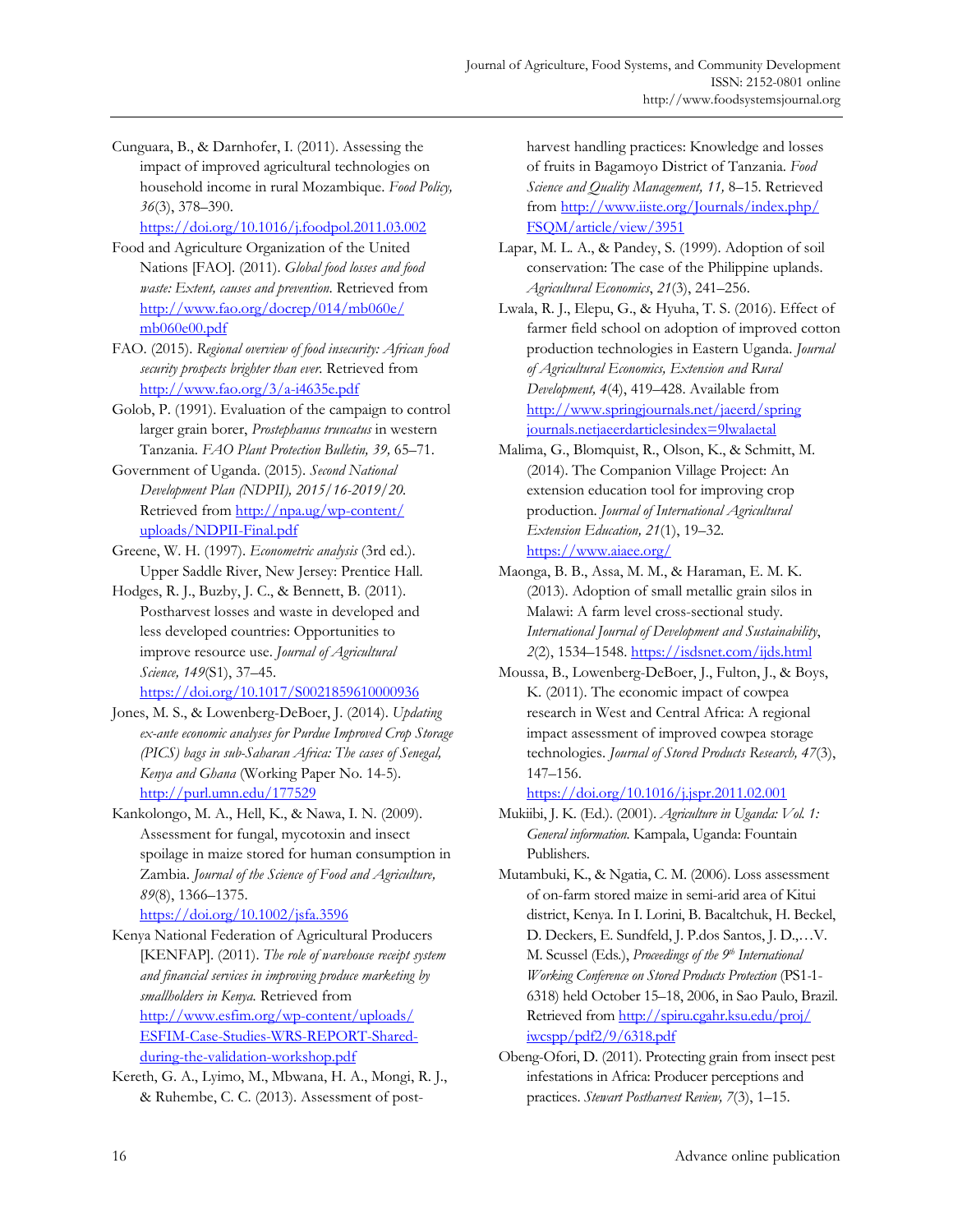- Okoedo-Okojie, D. U., & Onemolease, E. A. (2009). Factors affecting the adoption of yam storage technologies in the northern ecological zone of Edo State, Nigeria. *Journal of Human Ecology, 27*(2), 155– 160. Retrieved from http://www.krepublishers.com
- Okorley, E. L., Adjargo, G., & Bosompem, M. (2014). The potential of Farmer Field School in cocoa extension delivery: A Ghanaian case study. *Journal of International Agricultural Extension Education, 21*(2), [32–44. Retrieved from https://www.aiaee.org/](https://www.aiaee.org/index.php/vol-21-2-summer-14/1598-the-potential-of-farmer-field-school-in-cocoa-extension-delivery-a-ghanaian-case-study)  index.php/vol-21-2-summer-14/1598-thepotential-of-farmer-field-school-in-cocoaextension-delivery-a-ghanaian-case-study
- Onumah, G. (2010, September). *Implementing warehouse receipt systems in Africa: Potential and challenges.* Paper prepared for the Fourth African Agricultural Markets Program Policy Symposium, Lilongwe, Malawi. Retrieved from http://fsg.afre.msu.edu/aamp/
- Pindyek, R. S., & Rubinfeld, D. L. (1991). *Econometric models and economic forecasts*. New York: McGraw-Hill.
- Republic of Uganda, Ministry of Agriculture, Animal Industry and Fisheries [MAAIF]. (2012a). *Operationalization of the non-ATAAS component of the Development Strategy and Investment Plan: Analytical report (grains).* Kampala, Uganda: Author.
- Republic of Uganda, MAAIF. (2012b). *Analytical report of the agricultural mechanisation taskforce.* Kampala, Uganda: Author.
- Republic of Uganda, Ministry of Finance, Planning and Economic Development [MFPED]. (2014). *Uganda Poverty Status Report 2014*: *Structural change and poverty reduction in Uganda.* Available from http://www.ug. undp.org/content/uganda/en/home/library/huma [n\\_development/TheUgandaPovertyStatusReport20](http://www.ug.undp.org/content/uganda/en/home/library/human_development/TheUgandaPovertyStatusReport2014.html) 14.html
- Ssewanyana, S., & Kasirye, I. (2010). *Food insecurity in Uganda: A dilemma to achieving the hunger Millennium Development Goal* (Research Series No. 70). http://purl.umn.edu/113614
- Stathers, T., Lamboll, R., & Mvumi, B. M. (2013). Postharvest agriculture in changing climates: Its importance to African smallholder farmers. *Food Security*, *5*(3), 361–392.

https://doi.org/10.1007/s12571-013-0262-z

Thamaga-Chitja, J. M., Hendriks, S. L., Ortmann, G. F., & Green, M. (2004). Impact of maize storage on

rural household food security in Northern Kwazulu-Natal. *Journal of Family Ecology and Consumer Sciences, 32,* 8–15. Retrieved from http://www.ajol.info/ [index.php/jfecs/article/viewFile/52843/41445](http://www.ajol.info/index.php/jfecs/article/viewFile/52843/41445)

- Ton, G., de Grip, K., Lançon, F., Onumah, G. E., & Proctor, F. J. (2014). Empowering smallholder farmers in markets: Strengthening the advocacy capacities of national farmer organisations through collaborative research. *Food Security*, *6*(2), 261–273. https://doi.org/10.1007/s12571-014-0339-3
- Uganda Bureau of Statistics [UBOS]. (2010a). *Uganda Census of Agriculture, 2008/2009: Volume II– Methodology report.* Retrieved from [http://www.fao.org/fileadmin/templates/ess/](http://www.fao.org/fileadmin/templates/ess/ess_test_folder/World_Census_Agriculture/Country_info_2010/Reports/Methodology_4/UGA_ENG_MET_2008-09.pdf)  ess\_test\_folder/World\_Census\_Agriculture/ Country\_info\_2010/Reports/Methodology\_4/ UGA\_ENG\_MET\_2008-09.pdf
- Uganda Bureau of Statistics. (2010b). *Uganda Census of agriculture, 2008/2009: Volume III–Agricultural household and holding characteristics report.* Retrieved [from http://www.ubos.org/onlinefiles/uploads/](http://www.ubos.org/onlinefiles/uploads/ubos/pdfdocuments/UCAholding.pdf)  ubos/pdf documents/UCAholding.pdf
- Uganda Bureau of Statistics. (2013). *2013 statistical abstract.* Kampala, Uganda: Ministry of Finance & Economic Development.
- United Nations. (n.d.). *About MDGs: What they are.* Retrieved February 21, 2017, from http://www.unmillenniumproject.org/goals/
- United Nations. (2015). *The Millennium Development Goals report 2015: Regional backgrounder: Sub-Saharan Africa*. Retrieved from http://www.un.org/millennium [goals/2015\\_MDG\\_Report/pdf/backgrounders/](http://www.un.org/millenniumgoals/2015_MDG_Report/pdf/backgrounders/MDG%202015%20PR%20Bg%20SSA.pdf)  MDG%202015%20PR%20Bg%20SSA.pdf
- U.S. Agency for International Development– Livelihoods and Enterprises for Agricultural Development [USAID-LEAD]. (2012, September). *Proceedings of July 12 stakeholder event to understand and address issues to increase utilization of UCE-licensed warehouses in Uganda.* Kampala, Uganda: Author.
- Winniefridah, M., & Manuku, M. (2013). Traditional science of seed and crop yield preservation: Exploring the contribution of women to indigenous knowledge systems in Zimbabwe. *International Journal of Humanities and Social Science, 3*(4), 234–245. Retrieved from http://www.ijhssnet.com/